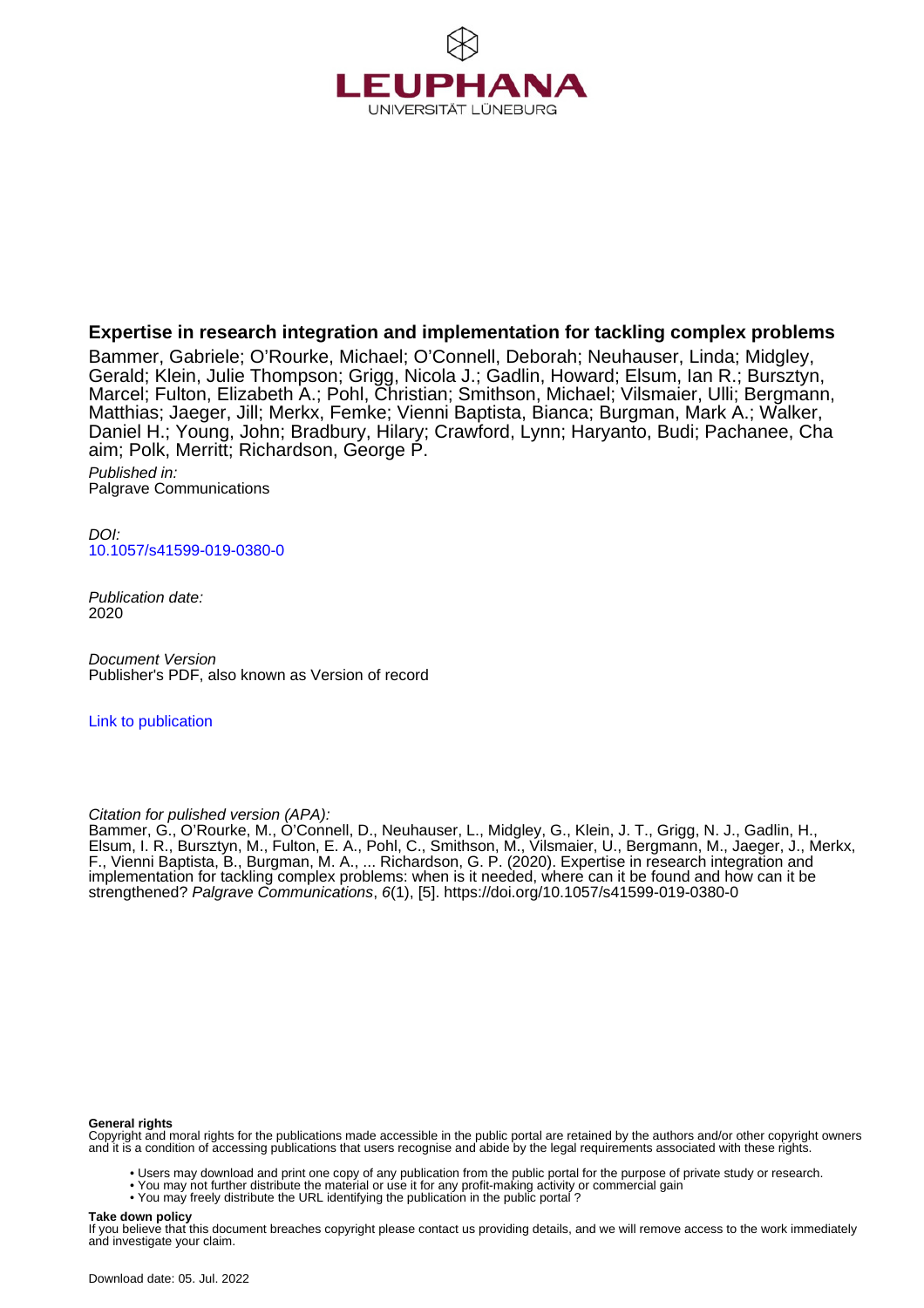

https://doi.org/10.1057/s41599-019-0380-0 **OPEN**

# Expertise in research integration and implementation for tackling complex problems: when is it needed, where can it be found and how can it be strengthened?

Gabriele Bamm[er](http://orcid.org/0000-0001-9098-0951) et al.<sup>#</sup>

**ABSTRACT** Expertise in research integration and implementation is an essential but often overlooked component of tackling complex societal and environmental problems. We focus on expertise relevant to any complex problem, especially contributory expertise, divided into 'knowing-that' and 'knowing-how.' We also deal with interactional expertise and the fact that much expertise is tacit. We explore three questions. First, in examining 'when is expertise in research integration and implementation required?,' we review tasks essential (a) to developing more comprehensive understandings of complex problems, plus possible ways to address them, and (b) for supporting implementation of those understandings into government policy, community practice, business and social innovation, or other initiatives. Second, in considering 'where can expertise in research integration and implementation currently be found?,' we describe three realms: (a) specific approaches, including interdisciplinarity, transdisciplinarity, systems thinking and sustainability science; (b) case-based experience that is independent of these specific approaches; and (c) research examining elements of integration and implementation, specifically considering unknowns and fostering innovation. We highlight examples of expertise in each realm and demonstrate how fragmentation currently precludes clear identification of research integration and implementation expertise. Third, in exploring 'what is required to strengthen expertise in research integration and implementation?,' we propose building a knowledge bank. We delve into three key challenges: compiling existing expertise, indexing and organising the expertise to make it widely accessible, and understanding and overcoming the core reasons for the existing fragmentation. A growing knowledge bank of expertise in research integration and implementation on the one hand, and accumulating success in addressing complex societal and environmental problems on the other, will form a virtuous cycle so that each strengthens the other. Building a coalition of researchers and institutions will ensure this expertise and its application are valued and sustained.

<sup>#</sup> A full list of authors and their affiliations appears at the end of the paper.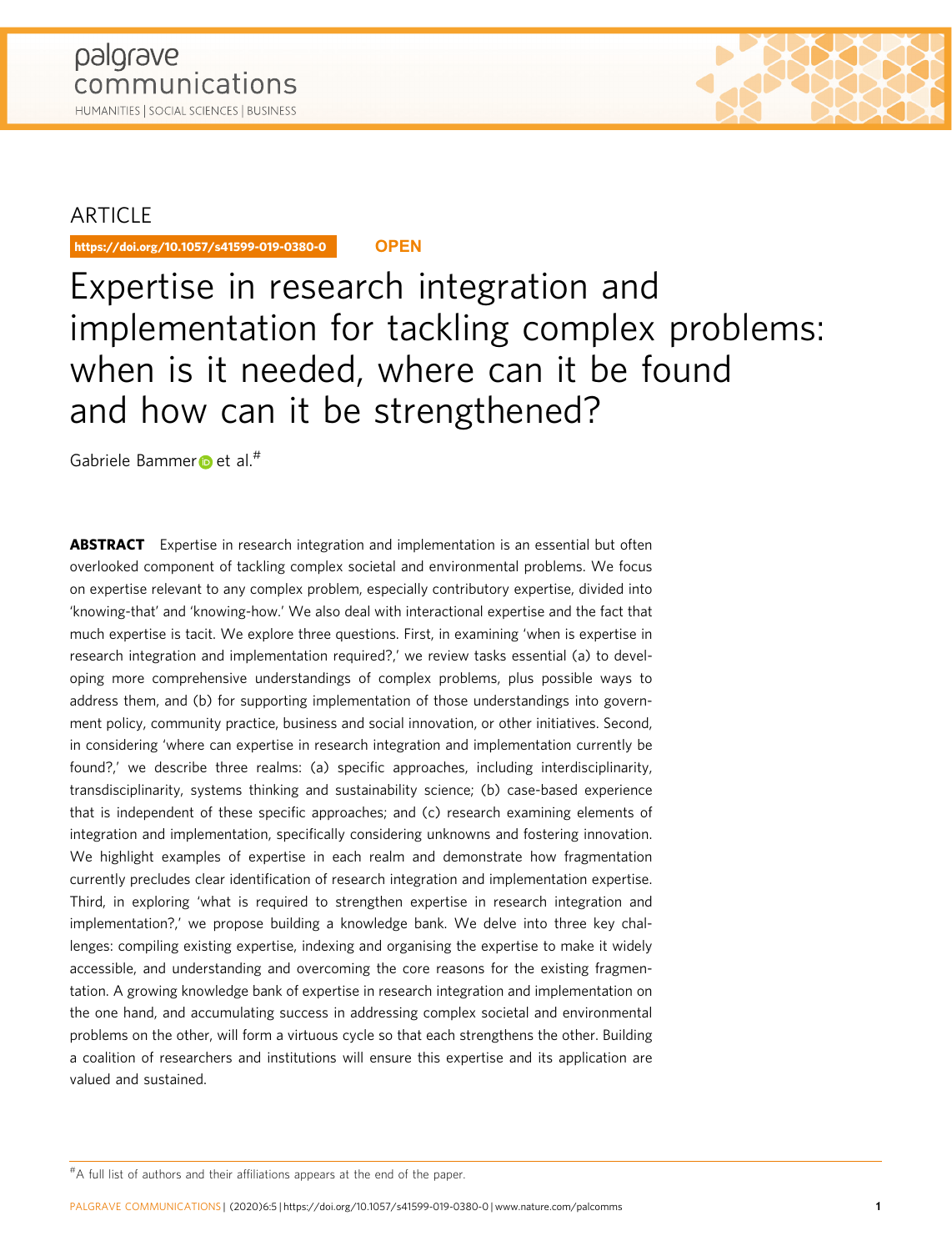## Introduction

Interdisciplinarity' and 'transdisciplinarity' are widely her-<br>alded as key to research addressing complex societal and<br>environmental problems, such as reducing the gap between<br>rich and poor, combating illicit drug use, co nterdisciplinarity' and 'transdisciplinarity' are widely heralded as key to research addressing complex societal and environmental problems, such as reducing the gap between health care costs and achieving sustainable social-ecological systems (Gibbons et al., [1994](#page-13-0); Jacob, [2015;](#page-14-0) Ledford, [2015](#page-14-0); National Academy of Sciences, National Academy of Engineering and Institute of Medicine, [2005](#page-14-0)). In these situations, the terms 'interdisciplinarity' and 'transdisciplinarity' are used generically to indicate that different strands of disciplinary and other knowledge (e.g., from policy makers and affected communities) need to be brought together and acted upon. Implicit, but largely unrecognised, is required expertise in (1) research integration to develop a more comprehensive understanding of the problem and possible ways to address it and (2) research implementation to improve the situation.

Poor understanding of expertise needed for research integration and implementation makes assessing interdisciplinarity and transdisciplinarity difficult at all levels, including tenure and promotion applications, funding proposals, outcomes of research projects, and outputs of inter- and transdisciplinary centres and other institutions (British Academy Working Group on Interdisciplinarity, [2016;](#page-13-0) Bursztyn and Drummond, [2014;](#page-13-0) Klein and Falk-Krzesinski, [2017](#page-14-0); Lyall, [2019](#page-14-0); McLeisch and Strang, [2016](#page-14-0)). For example, inadequate understanding of what interdisciplinarity involves and how to assess it may explain why interdisciplinary grant applications have lower success rates than discipline-based proposals (Bammer, [2016a](#page-13-0); Bromham et al., [2016;](#page-13-0) Reckling and Fischer, [2010\)](#page-14-0).

It is tempting to blame reviewers for assessment problems, labelling them as hostile or ignorant. Instead, we argue that those researching complex societal and environmental problems must ensure that expertise in research integration and implementation is well articulated, accessible and useable. These tasks require a major effort, especially as defining 'expertise' is far from straightforward. Our aim is to lay foundations for further work by exploring three questions:

- 1. When is expertise in research integration and implementation required?
- 2. Where can expertise in research integration and implementation currently be found?
- 3. What is required to strengthen expertise in research integration and implementation?

We open a discussion rather than being prescriptive and provide enough detail to give the ideas substance while inviting input and further development by others practising research integration and implementation.

Our starting point is that complex societal and environmental problems are generally investigated by teams made up of disciplinary experts and increasingly they include stakeholders affected by the problem, as well as those in a position to do something about it. We argue that some team members must have expertise in research integration and implementation to effectively harness the contributions of the full team. In this article, we start to tease out what that expertise entails.

In doing so, our focus is expertise that is not specifically about the problem being tackled, therefore we leave to one side understanding of the problem itself, be it climate change, organised crime or some other complex issue. Instead we are interested in the required expertise in research integration and implementation that is relevant to tackling any complex societal or environmental problem.

We explore three components of such expertise. Most of our focus is on contributory expertise, which Collins and Evans

([2002](#page-13-0), [2007\)](#page-13-0) define as the expertise required to make a substantive contribution to a field. We divide contributory expertise into 'knowing-that' and 'knowing-how' (Gobet, [2015](#page-13-0)). For research integration and implementation, 'knowing-that' involves understanding what is required to deal with complex societal and environmental problems in an integrated way, such as knowing to look for interconnections with other problems and to explore political, economic, historical and other circumstances. 'Knowing-how' involves knowing which methods or processes to use in a particular context, along with skills in those methods and processes, such as building a model to describe the problem, or processes for engaging decision-makers in discussing research results. Of course, we acknowledge that knowing-that and knowing-how are in practice inseparable; nevertheless, distinguishing them helps us illuminate critical aspects of expertise in research integration and implementation.

Interactional expertise is a second component of expertise in research integration and implementation. This is the ability to understand disciplines, professional practice and community experience without being trained in those disciplines or professions or having lived in those communities (Collins and Evans, [2007\)](#page-13-0). Interactional expertise is required to work effectively and knowledgeably with a team.

Third, contributory and interactional expertise are often tacit, in which case their inputs to thought and action are difficult to access and identify reflexively (Collins and Evans, [2007\)](#page-13-0). Collins and Evans argue that expertise becomes tacit through the process of achieving expert status, which involves an internalisation of knowledge and skills, along with a fluidity in applying them. In this article we are also interested in tacit expertise as a component of learning-by-doing, which is a common way of achieving expertise in research integration and implementation. As we describe below, many researchers find themselves in roles requiring integration and implementation and develop skills on the fly without paying much conscious attention to them.

In opening up this discussion on expertise, our target audience is the many researchers who investigate complex societal and environmental problems and who are interested in the integration and implementation role. We want to kick-start a process of understanding and building expertise in research integration and implementation that involves newcomers through to established researchers. This scope is essential both to improving actionoriented research on complex societal and environmental problems and to recognising and rewarding properly those who undertake the integration and implementation.

As an authorship group, we illustrate, at a small scale, the challenges that this article seeks to highlight and address. Despite our common interests in research integration and implementation, we have not found it easy to articulate our own expertise. Further, many of us were not aware of each other's contributions until we came together as invitees at the 2013 First Global Conference on Research Integration and Implementation (Integration and Implementation Sciences, [2019a\)](#page-14-0). That conference made evident the extensive array of integration and implementation expertise that has been developed for tackling complex problems and how much more effective research could be if it could draw on the full range, rather than a partial selection. Figuring out how to address these challenges has motivated our work on this article.

We start by identifying research tasks that lie outside the remit of traditional disciplines and that require expertise in research integration and implementation. We then identify three realms where such expertise currently resides, demonstrating that expertise is highly fragmented both within and across these realms. Members of the authorship group play leading roles in each of these realms.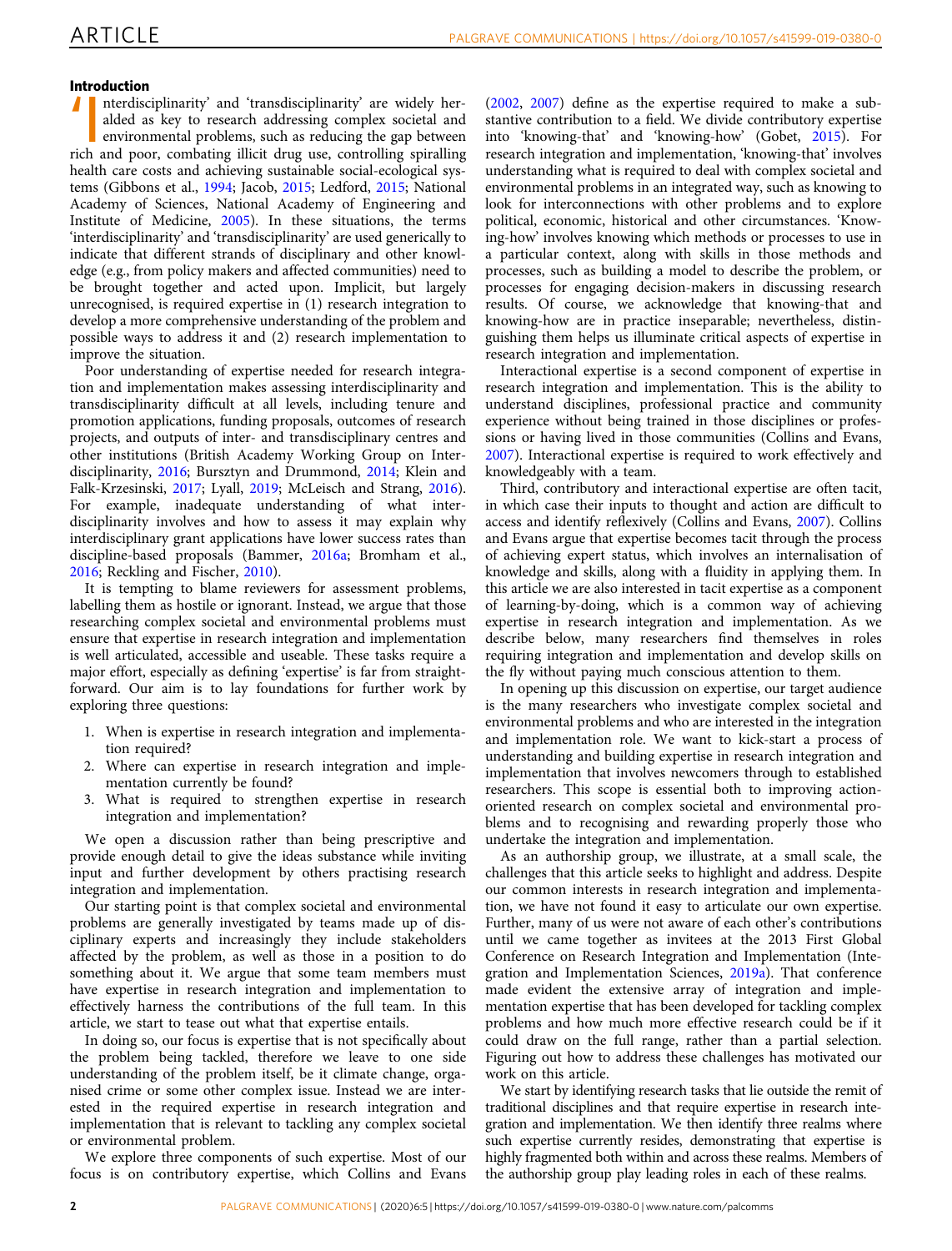To overcome fragmentation and strengthen expertise, we propose building a shared knowledge bank of expertise. A knowledge bank would have several major benefits. It would strengthen relevant expertise by bringing together different ways in which research integration and implementation are conceived and put into practice. It would also make expertise more visible and accessible. Further, it would unite relevant individuals and groups enabling them to provide an authoritative voice to research policy makers and funders about properly recognising, valuing and evaluating the integration and implementation expertise required to deal with complex societal and environmental problems.

We highlight key challenges in developing a knowledge bank: compiling existing expertise, indexing and organising the expertise to make it widely accessible, and understanding and overcoming the core reasons for the existing fragmentation. We close by describing the potential for a virtuous cycle between establishing a knowledge bank of expertise in research integration and implementation and increasing success in tackling complex societal and environmental problems.

# Question 1: when is expertise in research integration and implementation required?

Addressing complex societal and environmental problems requires specific expertise over and above that contributed by disciplines, but there is little formal recognition of what that expertise is or reward for contributing it to a research team's efforts. Our focus in this section is on tasks that require expertise in research integration and implementation, along with an indication of what that expertise involves, both in working with discipline-based experts and stakeholders and in dealing with the complexity of the problems.

The end points of research integration and implementation are to:

- develop a more comprehensive understanding of the problem, plus possible ways to address it, by integrating disciplinary and stakeholder perspectives, and
- support implementation of that understanding into evidenceinformed government policy, professional and community practice, business and social innovation and other measures.

How best to achieve these goals (e.g., sequentially or concurrently) and which perspectives and implementers to involve are part of the required expertise in research integration and implementation. Expertise is also required to manage different start points, in other words whether the research is initiated and defined by the researchers, implementers (e.g., government policy makers), stakeholders affected by the problem or a combination of these.

An indication of the expertise needed can be gained by considering the complex problem of illicit drug use. One important task is to identify—using an amalgamation of know-that contributory expertise and interactional expertise—relevant discipline-based researchers and stakeholders, each of whom has an important, but only partial, understanding of the problem. Useful disciplinary inputs may include knowledge about drug effects from pharmacologists, estimates of levels of use in the population from epidemiologists, impacts on property theft and other crime from criminologists, information about regulations and laws from legal experts, and analysis of how those laws came into being from historians. Additionally, contributions to understanding come from two main groups of stakeholders: those affected by the problem, such as illicit drug users, and professional groups dealing with the problem, such as treatment and other service providers, police officers, and policy makers. As well as identifying useful perspectives, expertise in research integration and implementation is required to integrate them (know-how expertise), which includes assessing where perspectives align and where they conflict, and finding a way through conflicts.

Expertise in research integration and implementation is also required to assess and combine suggestions for action, determine strengths and risks, and decide whether the suggestions need to be supplemented by new ideas elicited through processes to spark innovation. This generally needs contributory know-how expertise. Know-how expertise, complemented by interactional expertise, is also required to identify various implementation options (through government, business and/or civil society, and through policy and/or practice change), as well as suitable implementation pathways, which can range from effective communication strategies for presenting results to decision-makers to using cocreative processes with decision-makers from the outset.

Expertise in research integration and implementation also requires the ability to embrace the challenges posed by 'wicked problems' (Rittel and Webber, [1973](#page-15-0)), also referred to as 'messes' (Ackoff, [1974\)](#page-12-0). These are core to what we refer to as 'complex'. (We eschew the terms 'wicked' and 'messes' because they are difficult to translate into other languages.) Based on our experience and key literature (Ackoff, [1974;](#page-12-0) Churchman, [1970](#page-13-0); Cilliers, [1998;](#page-13-0) Horn and Weber, [2007;](#page-14-0) Midgley, [2000](#page-14-0); Rittel and Webber, [1973;](#page-15-0) Ulrich, [1983\)](#page-15-0), we propose five particular challenges that complex problems present and that need specific expertise in order to be understood and managed, and again illustrate them using the problem of illicit drug use, drawing on Babor et al. ([2018](#page-13-0)), Ritter et al. ([2017](#page-15-0)) and Stevens [\(2010](#page-15-0)).

1. Delimiting the problem.

Know-that expertise is required to understand that complex real-world problems have no natural boundaries and that problems have many disparate causes, which are tangled and not easily apparent or readily inferred. For example, prevention of illicit drug use needs to account for, among other things, the legacy of childhood sexual abuse, influences of popular culture, youthful rebellion and peer pressure. Know-that expertise also includes understanding that (1) addressing a single aspect of the problem causes changes in other aspects and may lead to the emergence of new issues, (2) the problem and the system in which it is embedded evolve and (3) from both a research and an action perspective, everything cannot be dealt with, so artificial but necessary boundaries must be set. Know-how and interactional expertise are then required to draw out (from disciplinary and stakeholder subject matter experts) what the relevant interconnections are, what issues may emerge, what changes are likely, as well as to help set effective boundaries around the problem.

2. Managing contested problem definitions.

Know-that expertise is required to appreciate that the various parties involved in a complex societal or environmental problem have different ideas about the 'real' problem and its causes. For example, some see illicit drug use as a crime that results from the failure of individuals to take responsibility for adhering to laws meant to protect them. Others perceive laws as the heart of the problem, driving growth of organised crime and preventing a relatively innocuous activity from being controlled by social and cultural norms. Still others argue that illicit drug use results from a brain disorder that requires medical treatment. Know-that expertise entails understanding that definitional challenges are intrinsic to any complex problem and can only be effectively dealt with by understanding the history of conflict around the problem and its impact on the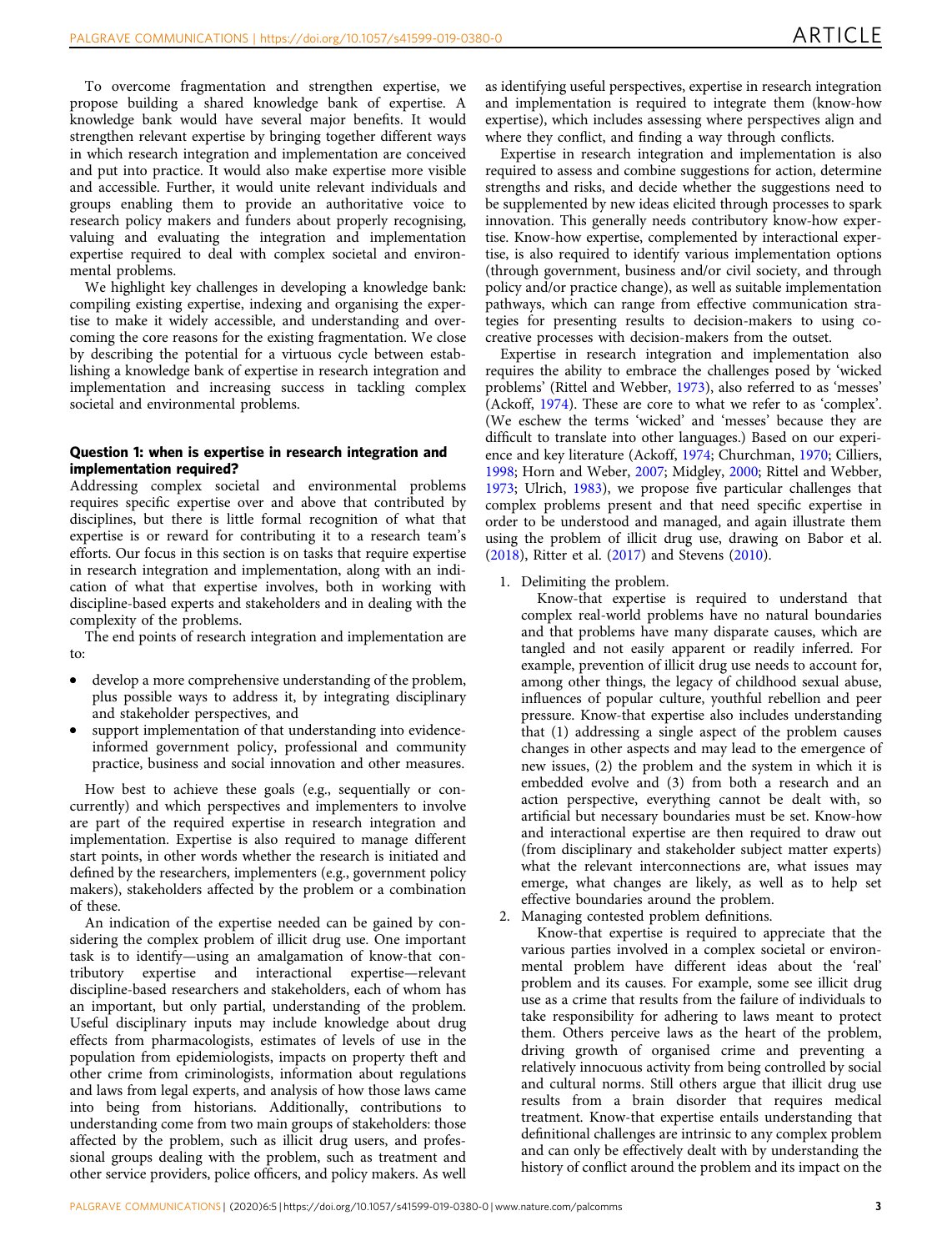ability of groups with different perspectives to trust, listen to, and engage with each other. Know-how expertise, in turn, is needed to interact with different perspectives, to manage conflicts among them, and to provide an understanding of how they may affect decisions taken.

3. Managing critical, unresolvable unknowns.

Appreciating that it is not possible to know everything about a complex real-world problem is another dimension of know-that expertise. First, not everything that could be known will be investigated, because there is not enough research capacity, funding or interest to address every conceivable, and potentially important, question. Second, some critical issues cannot be researched effectively. For example, there are few feasible entry points for examining links among illicit drug use, organised crime and funding for terrorism. Third, interpretations of available information often conflict. Know-how expertise is then required to identify and chart a way of managing unknowns, so that they do not lead to adverse unintended consequences or nasty surprises.

4. Managing real-world constraints on ameliorating the problem.

Know-that expertise is required to appreciate that ideological, cultural, political, economic and other circumstances constrain how any complex real-world problem can be tackled, and also limit the influence of research-based evidence. In addition, options for moving forward are often hampered by current ways of managing the problem and may change the distribution of benefits and losses amongst the parties involved. Further, effectively addressing the problem often requires action across multiple poorly connected organisations. Know-that expertise therefore includes awareness of generic factors that play out in specific ways depending on the problem at hand. Such factors include the impact of laws and international treaties (which e.g., restrict options for action on illicit drugs), the importance of resources (where shifting resources, e.g., between law enforcement and health, can be challenging) and the necessity and difficulties of multi-sector collaboration (e.g., across law enforcement, health, social welfare and education). Know-that expertise is also required to appreciate that the multi-faceted circumstances in which a problem is embedded can make it resistant to change, as well as that those involved in dealing with the problem are likely to disagree about which constraints are open to modification. Know-how expertise, for its part, is required to find openings for doing things differently and to overcome resistance to change.

5. Appreciating and accommodating the partial and temporary nature of solutions.

Finally, know-that expertise is required to understand that no effort to tackle a complex real-world problem can take all aspects of complexity into account and that any way of moving forward will cause changes in interconnected problems, sacrifice a way of seeing the problem that some stakeholders want to preserve or even hold as nonnegotiable, open the door to adverse unintended consequences and miss some real-world constraints. It also requires appreciation that the search is for best-possible or least-worst, rather than definitive, solutions. Know-how expertise is required to identify and address these limitations to understanding and action.

Given that complex societal and environmental problems are generally investigated by teams made up of disciplinary experts and stakeholders, an important question is 'who in the team

needs to have research integration and implementation expertise?'. We do not explore this question in detail here, noting that one of us (Bammer, [2013](#page-13-0)) has written about the advantages of developing a new discipline of Integration and Implementation Sciences (i2S) that would train experts in research integration and implementation as members of teams tackling complex problems.

In any case, identifying the range of expertise required and systematically considering how to include it in teams tackling complex societal and environmental problems will be an advance on the current shortcomings that stem from teams tending to rely on the happenstance of what their members know, are interested in, and consider to be important.

# Question 2: where can expertise in research integration and implementation currently be found?

We have identified three major realms where expertise in research integration and implementation can be found and how they correspond (or not) to communities of researchers. First, some researchers apply specific approaches to tackling complex societal and environmental problems, such as interdisciplinarity, systems thinking, and action research. These approaches have coalesced around particular ways of understanding and operationalising research integration and implementation. Each community practising a specific approach is largely independent of the others.

Second, some researchers develop case-based experience without reference to specific approaches and, by moving from one problem to another, progressively build useful know-that and know-how expertise (often tacit) in research integration and implementation, along with interactional expertise. From time to time they may incorporate know-that and know-how developed by others into their practice. Unlike researchers using specific approaches, researchers drawing primarily on case-based experience tend not to be organised into communities around expertise in research integration and implementation, although they may be organised into communities around the problems of interest. We recognise that the communities using specific approaches to complex societal and environmental problems also work on cases (see for example Fulton et al. ([2014\)](#page-13-0) for a case using complex systems science and Neuhauser ([2018](#page-14-0)) for a case using transdisciplinarity), but that is tangential to the point we make here.

The final source of expertise comes from researchers who investigate an element of research integration and implementation and who are not aligned with either of the other realms. We focus here on two examples—researchers interested in unknowns and those interested in innovation. In both cases, researchers come from various disciplinary and professional backgrounds. These examples differ in the strength of the associated community (measured by regular conferences and publishing in specific journals), which is weak in the case of unknowns and stronger for innovation. In both cases, interest in unknowns or innovation is not specifically focused on complex societal and environmental problems and the relevance of their insights to research integration and implementation may not be immediately obvious.

Of course, the three realms do not have hard boundaries and researchers may identify with different realms at different times in their careers. The point of identifying these three realms where expertise in research integration and implementation exists is to highlight both the existing fragmentation, as well as which veins need to be tapped into to draw together what is already available, especially in relevant know-that and know-how contributory expertise, and to illustrate where interactional expertise and tacit expertise are important.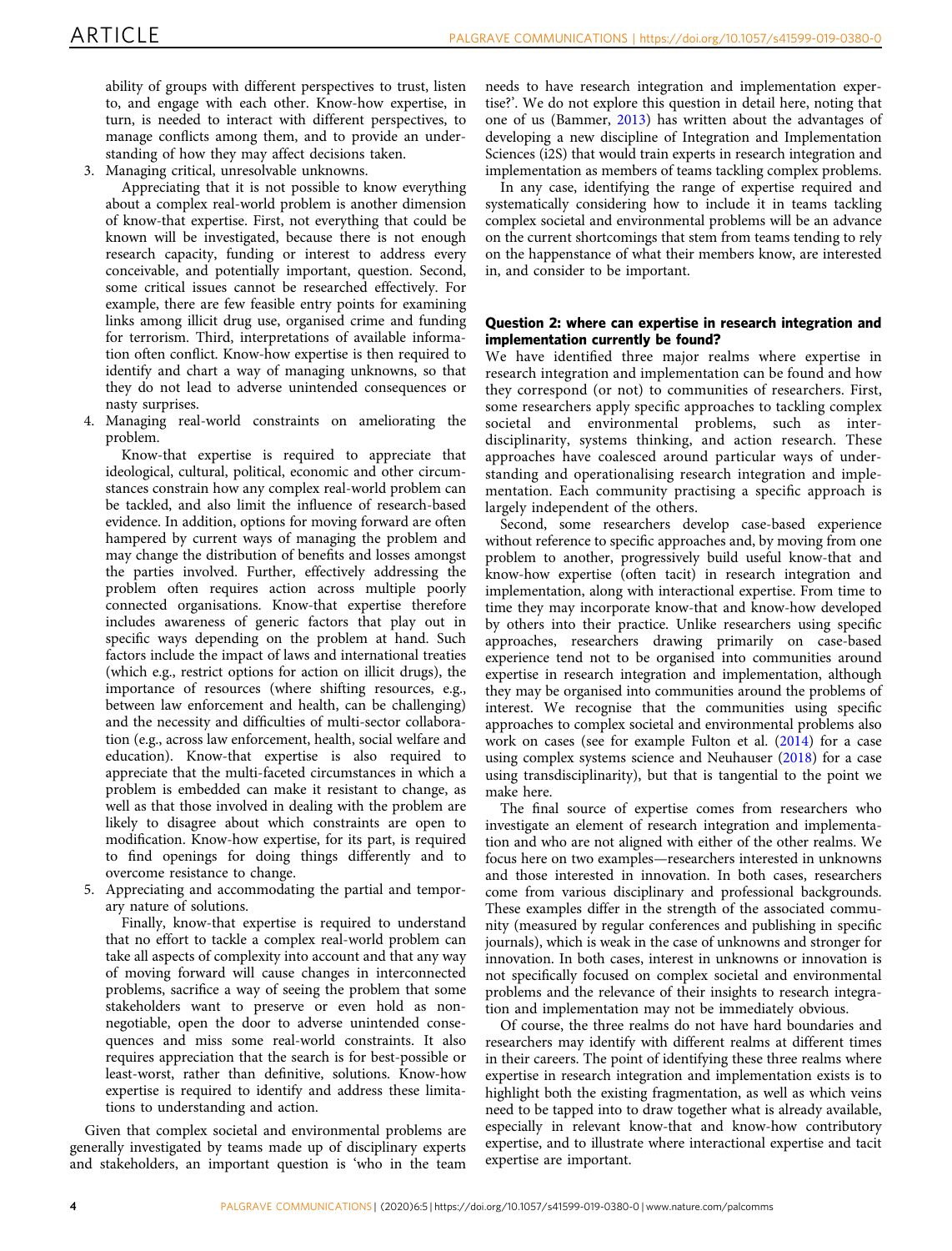<span id="page-5-0"></span>Specific approaches. One rich source of insights into expertise in research integration and implementation can be found in what we call specific approaches. The lists in Box 1 come from a sub-group of the authors who drew on several centuries of combined experience and scholarship, as well as their roles in helping develop some of these approaches (marked with an 'a').

The first column in Box 1 records 14 approaches that provide a wide range of expertise across both research integration and implementation. These approaches include action research, integrated assessment and post-normal science. The ten approaches in the second column provide a subset of expertise in research integration and implementation. Some provide expertise in research implementation only (change management, impact assessment, impact evaluation, implementation science, K\* and policy science). Others provide expertise across both research integration and implementation, but only for a specific set of activities, rather than the broad range of expertise provided by the approaches listed in the first column. In particular, three approaches provide expertise in decision making and/or dealing with risk (decision making under deep uncertainty, decision sciences and risk analysis) and one in collaboration (science of team science). Multiple related approaches are listed under one specific approach in each column, namely systems thinking and K\*. Many other approaches encompass various schools of thinking as well, but these have not split into separate but related approaches.

While we have listed all the specific approaches we are aware of, we anticipate that this list is not complete and that there are elements which could be contested. Further, we have not aimed to be comprehensive in the cited references, but rather have provided a major work (occasionally more) as a starting point for those interested in learning about each approach.

Before proceeding, it is important to recognise that the terms 'interdisciplinarity' and 'transdisciplinarity' are used in two

Box 1 | Specific approaches to tackling complex real-world problems, divided into those that provide wide-ranging expertise in both research integration and implementation and those that provide expertise in a subset of research integration and implementation activities

| Approaches providing wide-ranging expertise across both research<br>integration and implementation                                                                                                                                                                                                                                                                                                                                                                                                                                                                                                                                                                                                                                                                                                                                                                                                                                                                                                                                                                                                                                                                                                                                                                                                                                                                                                         | Approaches providing expertise for a subset of research integration<br>and implementation activities                                                                                                                                                                                                                                                                                                                                                                                                                                                                                                |
|------------------------------------------------------------------------------------------------------------------------------------------------------------------------------------------------------------------------------------------------------------------------------------------------------------------------------------------------------------------------------------------------------------------------------------------------------------------------------------------------------------------------------------------------------------------------------------------------------------------------------------------------------------------------------------------------------------------------------------------------------------------------------------------------------------------------------------------------------------------------------------------------------------------------------------------------------------------------------------------------------------------------------------------------------------------------------------------------------------------------------------------------------------------------------------------------------------------------------------------------------------------------------------------------------------------------------------------------------------------------------------------------------------|-----------------------------------------------------------------------------------------------------------------------------------------------------------------------------------------------------------------------------------------------------------------------------------------------------------------------------------------------------------------------------------------------------------------------------------------------------------------------------------------------------------------------------------------------------------------------------------------------------|
| Action research <sup>a,1</sup><br>Complex project management <sup>a,2</sup><br>Complex systems science <sup>3</sup><br>Design science <sup>a,4</sup><br>Integrated assessmenta,5<br>Integration and implementation sciencesa,6<br>Interdisciplinarity <sup>a,7</sup><br>Mode $2^8$<br>Operational research <sup>9</sup> , including community operational research <sup>a,10</sup><br>Post-normal science <sup>11</sup><br>Sustainability science <sup>a,12</sup>                                                                                                                                                                                                                                                                                                                                                                                                                                                                                                                                                                                                                                                                                                                                                                                                                                                                                                                                          | <b>Research implementation only</b><br>Change management $^{24}$<br>Impact assessment <sup>25</sup><br>Impact evaluation <sup>26</sup><br>Implementation science <sup>27</sup><br>K* (KStar) including Knowledge brokering, Knowledge exchange,<br>Knowledge management, Knowledge mobilisation, Knowledge<br>transfer, Knowledge translation <sup>28</sup><br>Policy science <sup>29</sup>                                                                                                                                                                                                         |
| Sustainability transitions <sup>13</sup><br>Systems thinking <sup>a</sup> , including systems analysis <sup>a,14</sup> , systems engineering <sup>15</sup> ,<br>the viable system model <sup>16</sup> , systems failure <sup>17</sup> , soft systems thinking <sup>18</sup> ,<br>critical systems thinking <sup>19</sup> , system dynamics <sup>a,20</sup> (including participatory<br>system dynamicsa,21) systemic interventiona,22<br>Transdisciplinarity <sup>a,23</sup><br><sup>1</sup> Bradbury, 2015<br><sup>2</sup> Cicmil et al., 2009<br><sup>3</sup> Mitchell, 2009<br><sup>4</sup> Simon, 1996<br><sup>5</sup> Rotmans and van Asselt, 1996<br><sup>6</sup> Bammer, 2013<br><sup>7</sup> Klein, 1990; 2010<br><sup>8</sup> Gibbons et al., 1994<br><sup>9</sup> Taha, 2017<br><sup>10</sup> Johnson, 2012; Midgley and Ochoa-Arias, 2004<br><sup>11</sup> Funtowicz and Ravetz, 1993<br><sup>12</sup> Clark and Dickson, 2003<br><sup>13</sup> Loorbach et al., 2017<br><sup>14</sup> Miser and Quade, 1985; 1988<br><sup>15</sup> Hall, 1962<br><sup>16</sup> Beer, 1984<br><sup>17</sup> Fortune and Peters, 1995<br><sup>18</sup> Ackoff, 1981; Checkland, 1981; Churchman, 1979<br><sup>19</sup> Flood and Jackson, 1991; Flood and Romm, 1996<br><sup>20</sup> Forrester, 1961; Sterman, 2000<br><sup>21</sup> Richardson and Andersen, 2010; Vennix, 1996<br><sup>22</sup> Midgley, 2000 | Specific subset of research integration and implementation<br>Decision making under deep uncertainty <sup>30</sup><br>Decision sciences <sup>31</sup><br>Risk analysis $32$<br>Science of team science <sup>a, 33</sup><br><sup>24</sup> Nauheimer, 1997<br><sup>25</sup> Therival and Wood, 2018<br><sup>26</sup> Gertler et al., 2016<br><sup>27</sup> Eccles et al., 2009<br><sup>28</sup> Shaxson et al., 2012<br><sup>29</sup> Cairney and Weible, 2017<br>30 Marchau et al., 2019<br><sup>31</sup> Kleindorfer et al., 1993<br>32 Aven, 2012<br><sup>33</sup> National Research Council, 2015 |
| <sup>23</sup> Bergmann et al., 2012; Hirsch Hadorn et al., 2008; Jahn et al., 2012;<br>Vilsmaier et al., 2017<br><sup>a</sup> Approaches that members of the authorship group have helped develop                                                                                                                                                                                                                                                                                                                                                                                                                                                                                                                                                                                                                                                                                                                                                                                                                                                                                                                                                                                                                                                                                                                                                                                                          |                                                                                                                                                                                                                                                                                                                                                                                                                                                                                                                                                                                                     |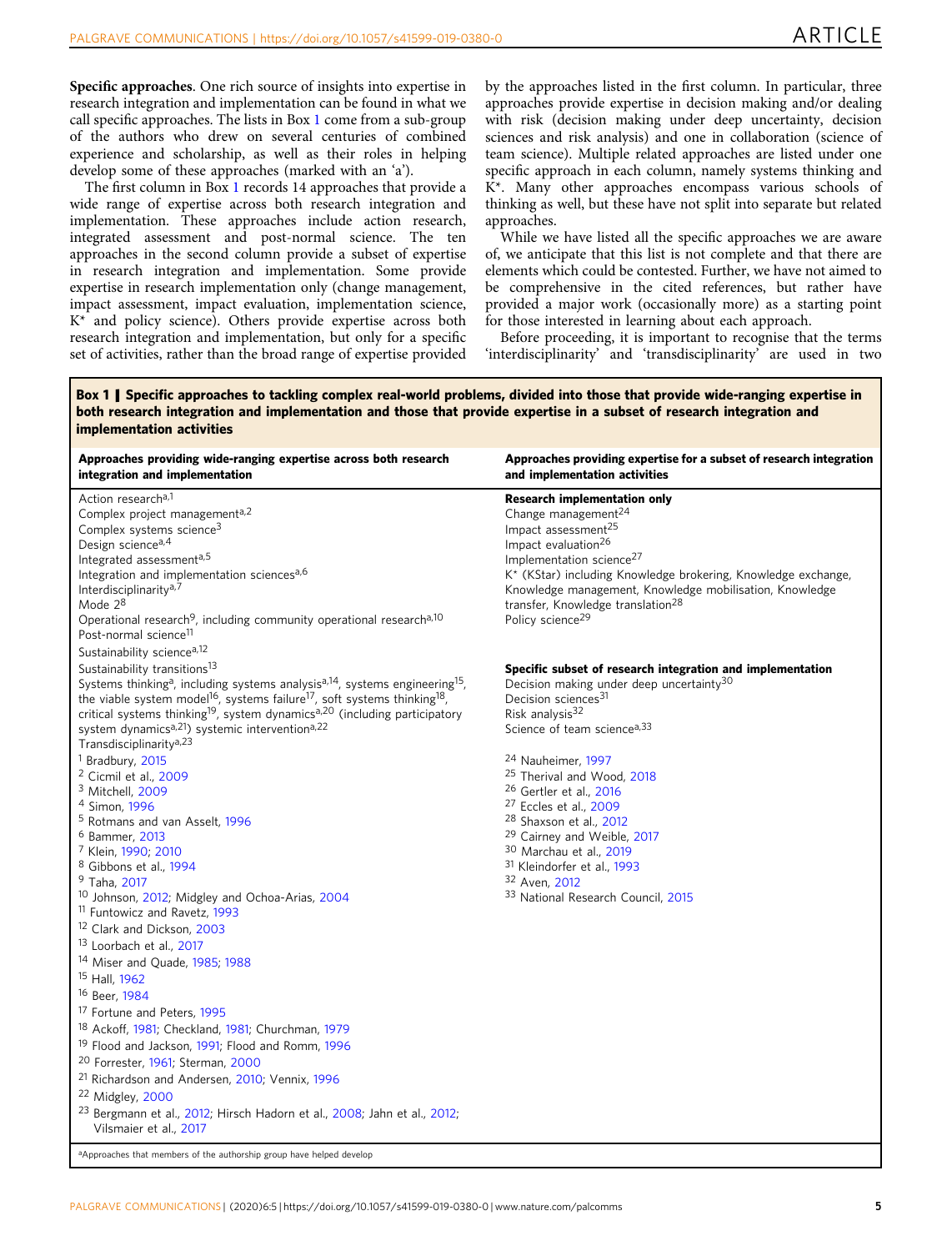<span id="page-6-0"></span>different ways in the literature. In the introduction we used them in the generic sense for any research that brings together different strands of disciplinary and other knowledge and supports action based on this improved understanding. Now, unless otherwise specified, we use the second connotation, which refers to specific research approaches with established canons of scholarly work. It is also worth noting that in its specific sense, the term transdisciplinarity is used in multiple ways, including the development of new theoretical paradigms (e.g., general system theory) and methodologies that transcend disciplinary boundaries; critiques of existing structures of knowledge; building new integrative frameworks and research strategies; and involving stakeholders in both research on complex problems or phenomena and the implementation of solutions. The definition we use is provided in Box 2.

Specific approaches have at least one of the following characteristics:

- they are associated with one or more professional associations or networks, and often with peer-reviewed journals and conferences; and
- handbooks or other major academic works describe them.

Three examples, two from the first column in Box [1](#page-5-0) and one from the second column, provide an illustration, while also demonstrating the different stages of development of these three approaches and the high level of fragmentation in the systems thinking community.

### Box 2 | Examples of expertise from four specific approaches: interdisciplinarity, sustainability science, systemic intervention and transdisciplinarity. Brief descriptions of the approaches are also provided, along with when the expertise described is useful in tackling complex societal and environmental problems

Interdisciplinarity is a mode of research and problem-solving that integrates information, methods, tools, concepts, and/or theories from two or more disciplines. Activities range from individual borrowing of techniques across disciplines to large-scale collaborative initiatives. Differences in practice and theory include narrow versus broad scope, and methodological versus theoretical goals (Klein, [1990](#page-14-0); [2010\)](#page-14-0). The example of expertise described next is relevant to team-based collaborations.

Example: 'Toolbox' dialogue method to uncover research worldviews

Know-that expertise involves appreciating that worldviews frame what investigators see, what priorities they set, how they talk, and how they act. Know-how expertise employs a technique that uses prompts grounded in concepts and methods drawn from epistemology and the philosophy of science to structure dialogue among collaborators (O'Rourke and Crowley, [2013](#page-14-0)). The prompts supply common ground on which collaborators can stand when discussing the nature of their particular project (Toolbox Dialogue Initiative, [2019\)](#page-15-0).

This expertise is useful for: allowing researchers from different disciplines to understand their differences as a key ingredient for working together effectively.

Sustainability science deals with 'interactions between natural and social systems, and how those interactions affect the challenge of sustainability: meeting the needs of present and future generations while substantially reducing poverty and conserving the planet's life support systems' (PNAS, [2019](#page-14-0)). Approaches to sustainability vary in purposes, scales, ideologies, epistemologies, and theoretical constructs (O'Connell et al., [2013](#page-14-0)). Sustainability science expertise requires know-that understanding of resilience, adaptation and transformation, which are central concepts. One example of expertise follows.

Example: Adaptation pathways to develop and sequence decisions and actions

Know-that expertise requires understanding that values, knowledge and rules shape an evolving decision context (Gorddard et al., [2016\)](#page-13-0). Know-how is required to help stakeholders envisage a range of alternative futures and their associated system drivers, along with eliciting the relevant values, knowledge and rules. Know-how is further required to use this shared understanding to map multiple possible pathways into the future, to characterise sequences of plausible actions, and to identify triggers and criteria for decision points for switching from one pathway to another (e.g., Frantzeskaki et al., [2019;](#page-13-0) Maru et al., [2017\)](#page-14-0).

This expertise is useful for: managing real-world constraints on ameliorating the problem and appreciating and accommodating the partial and temporary nature of solutions.

Systemic intervention starts with specific expertise in boundary critique to analyse issues of inclusion, exclusion, marginalisation, conflict and power relations. This then informs the choice of other methods for intervention, involving creative mixing from the full range of systems, social and biophysical sciences or designing new methods (Midgley, [2000\)](#page-14-0).

Example: Boundary critique

Boundary critique involves know-that and know-how to specifically engage participants in systemic thinking about how things ought to be and not just how they currently are. Know-how is required to explore stakeholders' purposes, values and framings of the problem situation through conversations, interviews and/or workshops, as well as to use theory-informed diagramming tools to help identify and address processes of conflict, marginalisation and associated stigmatisation that can inhibit both stakeholder participation and systemic thinking (Midgley, [2000](#page-14-0)).

This expertise is useful for: delimiting the problem, especially taking power relations into account in the process of boundary exploration and setting. Transdisciplinarity involves trans-sector participation of stakeholders in both research on complex problems and implementation of solutions. This typically involves multiple disciplines, fields and professions in teams that co-design research, co-produce solution-oriented knowledge, and re-integrate the knowledge into strategies for problem-solving and the development of new scientific insights (Hirsch Hadorn et al., [2008](#page-14-0); Jahn et al., [2012](#page-14-0); Pohl and Hirsch Hadorn, [2007](#page-14-0)). We present two examples of relevant expertise.

#### Example 1: 'Three types of knowledge' tool

Know-that expertise involves understanding that three types of knowledge are fundamental to transdisciplinary research: knowledge about what is (systems knowledge), knowledge about what should be (target knowledge), and knowledge about how to get from 'what is' to 'what should be' (transformation knowledge). Know-how expertise involves being able to guide research teams through a process of considering how their investigations will provide each of the three types of knowledge (Pohl and Hirsch Hadorn, [2007](#page-14-0); td-Net, [2019\)](#page-15-0).

This expertise is useful for: highlighting that producing a more comprehensive understanding of the problem and supporting action require different types of knowledge.

Example 2: Formulating hypotheses to develop a group model of the problem

Know-how expertise is required to guide all members of a research team—disciplinary experts and stakeholder representatives—in articulating why they think the problem under investigation exists, followed by discussing similarities and differences among these hypotheses with the aim of developing a simple system model that describes the problem and accommodates the ideas of the whole group (Bergmann et al., [2012\)](#page-13-0). This expertise is useful for: managing contested problem definitions.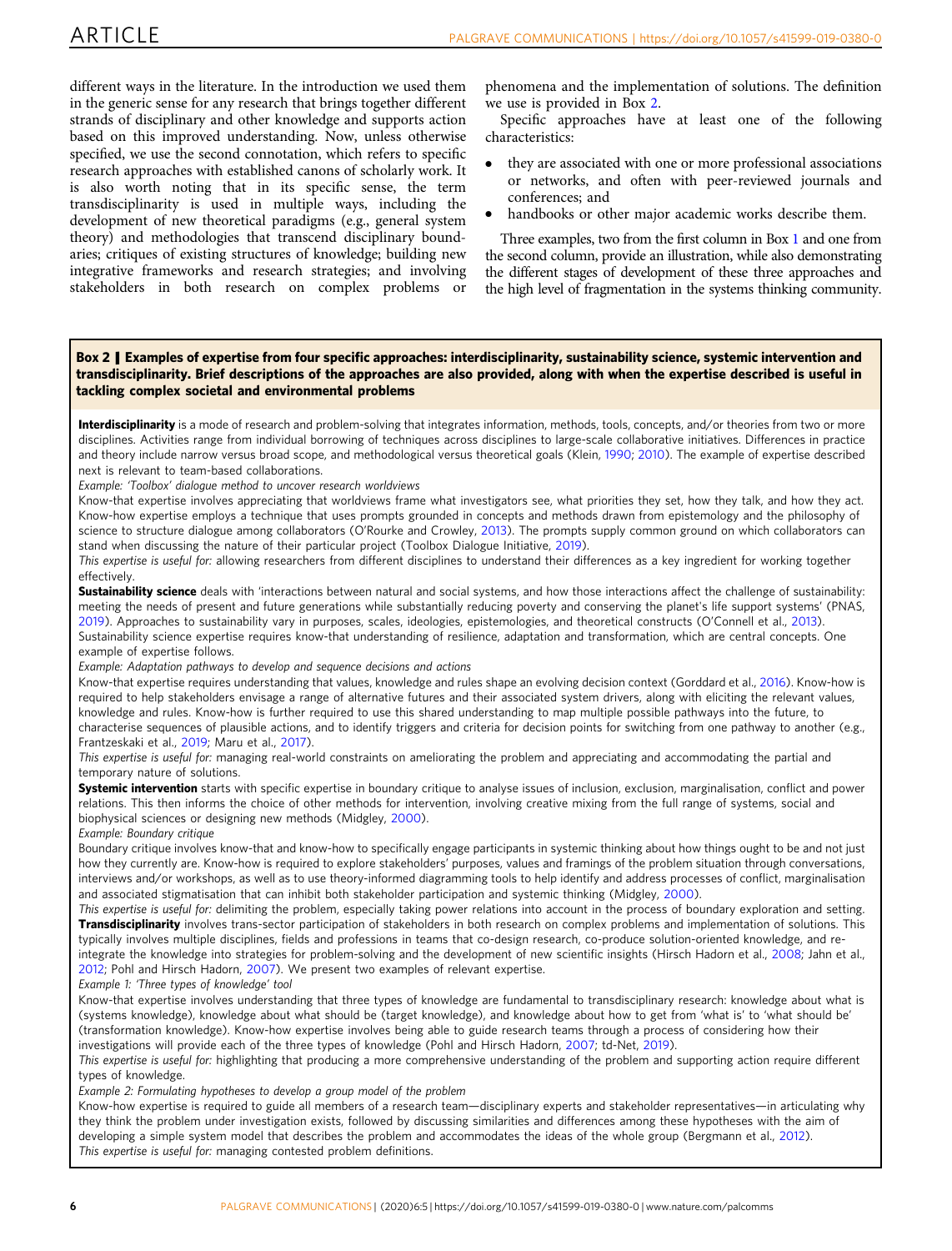- Systems thinkers, systems scientists and systems engineers have formed many international associations, including the Complex Systems Society; the IEEE (Institute of Electrical and Electronics Engineers) Systems Council; the IEEE Systems, Man and Cybernetics Society; the International Council on Systems Engineering; the International Federation for Systems Research; the International Society for Knowledge and Systems Sciences; the International Society for the Systems Sciences; the System Dynamics Society; and the World Organisation of Systems and Cybernetics. There are also numerous national bodies. Most societies run annual conferences. Journals include Cybernetics and Systems; International Journal of General Systems; International Journal of Knowledge and Systems Sciences; System Dynamics Review; Systemic Practice and Action Research; Systems; and Systems Research and Behavioural Science. Major reference works include an encyclopaedia (François, [2004\)](#page-13-0) and various volumes of classic and contemporary reprints covering the whole field (Beishon and Peters, [1972;](#page-13-0) Buckley, [1965;](#page-13-0) Emery, [1969,](#page-13-0) [1981](#page-13-0); Midgley, [2003\)](#page-14-0).
- Interdisciplinarians have formed the Association for Interdisciplinary Studies and Intereach (Interdisciplinary Integration Research Careers Hub). The Association for Interdisciplinary Studies publishes the journal Issues in Interdisciplinary Studies and runs an annual conference. The Oxford Handbook of Interdisciplinarity (Frodeman, [2017\)](#page-13-0) is now in its second edition.
- Proponents of the science of team science have formed an International Network for the Science of Team Science and manage a listserv and annual conference. The major reference, produced in the US, is a report by the National Research Council ([2015\)](#page-14-0).

A detailed list of professional associations and networks, along with their journals and conferences, is available for most specific approaches at Integration and Implementation Sciences [\(2019b](#page-14-0)).

It is beyond the scope of this article to review these approaches. Instead, the aim of the lists in Box [1](#page-5-0) is to demonstrate that there are many specific approaches that can provide know-that and know-how contributory expertise. Teasing out that expertise is a task for future research.

In Box [2](#page-6-0) we describe examples of contributory expertise drawing on some of the specific approaches that we know best: interdisciplinarity, sustainability science, systemic intervention and transdisciplinarity. For each example of contributory expertise (e.g., the 'three types of knowledge tool' developed in transdisciplinary research) we also briefly describe when that expertise would be useful, referring back to the issues raised in addressing Question 1 (When is expertise in research integration and implementation required?). At this stage, we have not attempted to be systematic or detailed, but instead have aimed to highlight examples of expertise that we expect will resonate with our target audience. For this reason we focus on contributory expertise, except for Box [3](#page-8-0) below. We also want to provide a sense of what compiling expertise will involve and that this compilation task is ripe for further work.

Case-based experience that is independent of specific approaches. Many researchers investigating complex real-world problems build their expertise by tackling particular problems without any real appreciation of the know-that and know-how offered by the specific approaches described above. This casebased expertise involves learning-by-doing and is generally augmented from project to project. Some codify the expertise they develop, while for others it remains largely tacit knowledge.

In Box [3](#page-8-0) we provide brief descriptions of case-based expertise developed by members of the authorship group. This provides an opportunity to highlight both interactional expertise (usually tacit) and tacit contributory expertise, which are easier to identify in case-based experience than in the other realms. For each case we describe the aims of the research, along with the outcomes of the research integration and research implementation. We then highlight which disciplines and stakeholders were involved, requiring interactional expertise to effectively draw on their contributions. Finally, we highlight examples of the tacit contributory expertise developed in addressing the problem. That tacit expertise was made explicit through the process of writing this article.

As an aside, reviewing both Case 1 and Box [2](#page-6-0) illustrates that researchers can move between realms. One of us (O'Connell) used the experience gained in case-based research to subsequently contribute to the development of sustainability science.

In Box [4](#page-9-0), we describe two examples of codified expertise developed from case-based experience. The first example is a compilation of collaboration methods largely based on lessons learnt in resolving conflicts among researchers at the US National Cancer Institute (Bennett et al., [2018\)](#page-13-0). From this compilation we specifically describe a set of know-that understandings that can be used to underpin 'pre-nuptial' agreements for research collaborators. The second example comes from a wide array of projects undertaken by the RAPID (Research and Policy in Development) programme of the UK's Overseas Development Institute, which led to the development of a toolkit for engaging and influencing policy (Young et al., [2014](#page-15-0)), from which we describe one knowhow method (alignment, interest and influence matrix).

Elements of research integration and implementation: considering unknowns and enhancing innovation. Expertise for tackling complex societal and environmental problems also comes from investigations on specific elements of research integration and implementation undertaken by researchers who are not involved in developing specific approaches or case-based experience. Here, we review expertise developed in research on unknowns and on enhancing innovation as two examples. We particularly emphasise considering unknowns, which is an area that is generally poorly understood and under-researched (Smithson, [1989](#page-15-0)), despite its critical importance in dealing with complex problems. Enhancing innovation is also of major importance in finding new, creative ways for understanding and acting on complex societal and environmental problems. These are also areas in which two of our authorship group specialise. Of course, expertise in considering unknowns and enhancing innovation can also be developed by those involved in specific approaches and case-based experience, but this is tangential to the point we aim to make here.

In Box [5,](#page-9-0) we provide two examples of know-that and three examples of know-how expertise developed by researchers considering unknowns. The first example of know-how is a compilation of strategies for accepting unknowns, while the other two are specific methods. In Box [6,](#page-10-0) we present two examples of know-that expertise and one of know-how expertise developed by researchers considering innovation. In both boxes, we also indicate when this expertise is required in tackling complex societal and environmental problems, referring back to the matters raised in addressing Question 1 (When is expertise in research integration and implementation required?).

Next steps. Making an inventory of expertise in each of the three realms is beyond the scope of this article, but, as we argue in the next section, is a first step in strengthening expertise in research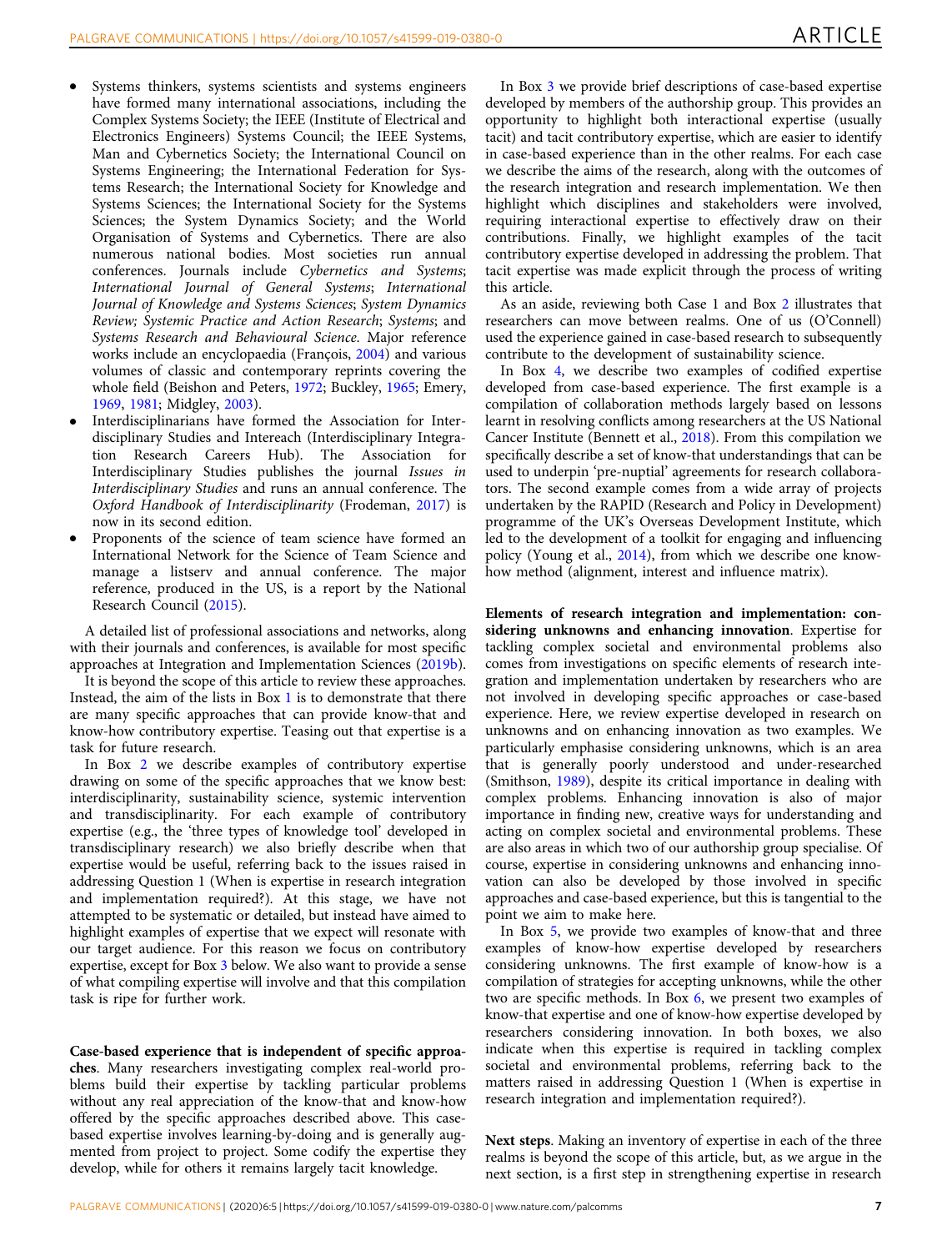<span id="page-8-0"></span>

Research implementation outcomes: the National Health Assembly adopted the resolution in December 2010 (Third National Health Assembly, [2010](#page-15-0)) and the cabinet of the Thai government endorsed it in April 2011.

Interactional expertise was required to work with the disciplines of: public health, economics, sociology, medicine.

Interactional expertise was required to work with stakeholders from: Ministry of Public Health, Regional and General Hospital Society, Rural Doctors Society, Private Hospital Association, health professional councils (medical, dental and nursing), University Hospital Networks—Thailand (medical schools), civil society organisations, Ministry of Commerce, relevant areas of the law, constituencies of the National Health Assembly.

Example of tacit know-that: Knowledge about the mechanics of the political process.

Example of tacit know-how: Skills to identify the powerful players who needed to be on board and to interact effectively with them in finding ways of responding to their concerns.

integration and implementation. We have set out to provide enough examples to demonstrate that considerable expertise already exists and to provide an indication of the effort required for an effective compilation exercise. In both this and the previous section, we have also aimed to provide a sense of the extent and diversity of the expertise required for effective research integration and implementation. On the other hand, there is also considerable overlap in know-that and know-how expertise developed by different communities and groups, which also has to be dealt with in any compilation exercise.

# Question 3: what is required to strengthen expertise in research integration and implementation?

Key to strengthening expertise in research integration and implementation is to make it readily identifiable and accessible.

As little effort has gone into documenting such expertise, it is largely invisible and unrecognised. Further, as we have shown in the previous section, it is also highly fragmented. It is, therefore, currently much easier for researchers and teams to 'reinvent the wheel' by duplicating know-that and know-how than to find, build on and improve existing expertise.

Identifying expertise and overcoming fragmentation are therefore critical, requiring both an inventory and an organisational framework that promotes accessibility. Both requirements could be achieved by building a dynamic, shared knowledge bank and here we outline what is involved.

The scale of a knowledge bank would be considerably greater than a toolkit, and indeed, many toolkits would be included in the knowledge bank. In order to avoid consignment to a graveyard of integrative databases, atlases, and knowledge compendiums that have not gained traction, the knowledge bank requires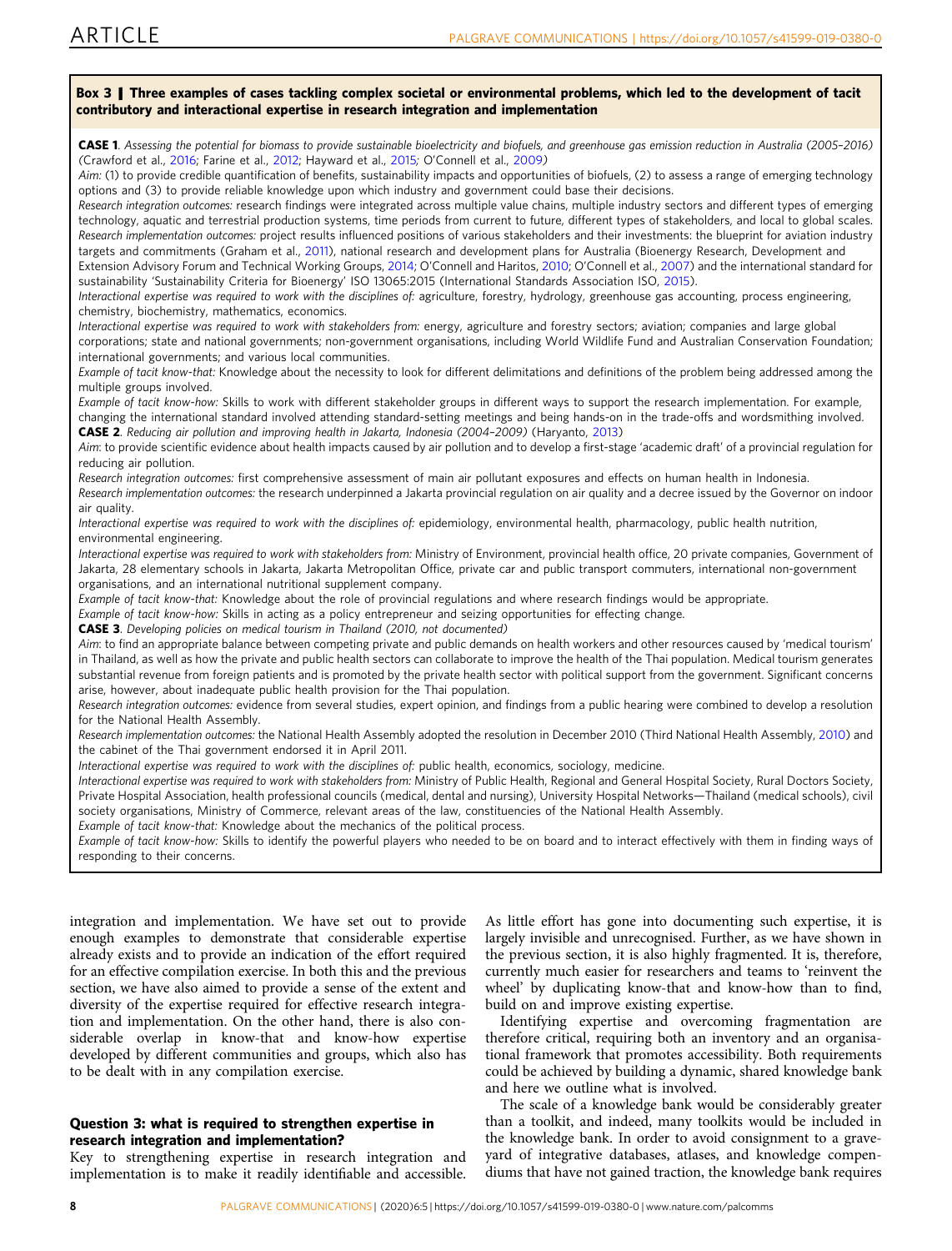#### <span id="page-9-0"></span>Box 4 | Two examples of codified expertise from cased-based experience developed independently of specific approaches, plus when this expertise is helpful

#### Pre-nuptial agreement for research collaborators

Know-that expertise includes understanding that collaboration can be assisted by addressing expectations and areas of potential conflict at the outset, specifically considering (1) overall goals and outcomes; (2) who will do what, including how personnel decisions are made, supervision is provided and data are managed; (3) authorship and credit, including giving public presentations, responding to media inquiries and managing intellectual property; (4) contingencies and communication, including management of team communication, new collaborations and spin-off projects, departures or changes of key personnel and modification of the research agenda by new discoveries or unexpected outcomes; and 5) identifying and addressing conflicts of interest (Bennett et al., [2018](#page-13-0)).

This expertise is useful for: opening discussion about issues that could cause conflict in collaboration and setting in place proposed resolutions.

#### Alignment, interest and influence matrix

Know-how expertise includes being able to use a four-dimensional stakeholder mapping tool to identify with whom researchers should engage for their work to have policy impact. The first two dimensions—degree of alignment with the policy direction emerging from the research and degree of interest in the policy issue—sort stakeholders into those with whom the project should seek to collaborate, those to co-opt, those to challenge, and those who can be ignored. Leaving aside the last group, the two next steps in the process are to identify those with power and those with whom it is possible to engage directly (Mendizabal, [2010](#page-14-0); Young et al., [2014\)](#page-15-0).

This expertise is useful for: prioritising which stakeholders to work with and how to work with them.

#### Box 5 | Examples of expertise in research integration and implementation specifically relevant to considering unknowns. Brief descriptions of when this expertise is useful are also provided

#### Social construction of ignorance

Know-that expertise includes appreciating that ignorance is usefully considered as socially constructed rather than somehow imposed by a complex universe (Smithson, [1989](#page-15-0)). Further, people may strategically construct and impose unknowns on others through, for example, intellectual suppression and 'undone science' (e.g., topics that are not funded; Hess, [2016\)](#page-13-0) or by manufacturing doubt (Michaels, [2008;](#page-14-0) Oreskes and Conway, [2010](#page-14-0)). This expertise is useful for: better appreciating the complexity of unknowns.

#### Recognising different kinds of unknowns

Know-that expertise recognises different kinds of unknowns and taxonomies of unknowns differentiating, for example, 'what we are ignorant of' from 'what we choose to ignore', or distinguishing 'error' from 'vagueness' (Smithson, [1989](#page-15-0)). Humans operate differently depending on the kind of unknown they are dealing with, so that addressing different unknowns requires different know-how strategies. For example, people are generally more averse to and distrustful of unknowns arising from conflicting information than unknowns arising from ambiguity or vagueness (Smithson, [1999\)](#page-15-0).

Unknowns can also be differentiated into 'known unknowns' (where disciplines generally put their efforts), 'unknown knowns' (tacit knowledge) and 'unknown unknowns' (Kerwin, [1993](#page-14-0)). The last of these can be particularly hard to recognise and handle. Finally, unknowns can be approached from the perspective of a particular complex real-world problem, which can highlight unknowns at intersections of disciplines, unknowns that are not in the purview of any discipline but that concern stakeholders, and unknowns marginalised by power relations (Bammer, [2016a\)](#page-13-0).

This expertise is useful for: better appreciating the complexity of unknowns, especially those that may be critical and unresolvable.

#### Accepting unknowns

Know-how expertise includes strategies to accept that unknowns exist and to diminish the risk of adverse unintended consequences, or at least limit their impact. Examples include practicing adaptive management (Holling, [1978](#page-14-0); Hughes et al., [2007\)](#page-14-0), building in resilience (Biggs et al., [2015\)](#page-13-0), adopting the precautionary principle (de Sadeleer, [2007;](#page-13-0) Kriebel et al., [2001](#page-14-0)) and differentiating high-risk from low-risk unknowns in strategic choice processes (Friend and Hickling, [2005\)](#page-13-0). Acceptance strategies tend to prefer trust-based relations over contractual ones, and prioritise robustness and satisficing over optimisation, identifying options worth preserving (Smithson and Ben-Haim, [2015](#page-15-0)).

This expertise is useful for: managing critical, unresolvable unknowns.

# Info-gap theory

Know-how expertise also includes facility with processes such as info-gap theory, which starts with a model for the situation, where some parameters or model structures are unknown. Estimates of the unknowns are then taken; they are assumed to be substantially wrong, and analysis involves determining how sensitive outcomes under the model are to the errors in these estimates (Ben-Haim, [2006](#page-13-0)). This expertise is useful for: managing critical, unresolvable unknowns.

#### Learning plan method

Know-how expertise involves ability to employ methods such as learning loops, which can be used to resolve unknowns and discover unforeseen unknowns. The first step is to define what to do next. Sources of unknowns are identified and categorised by the importance of resolving them immediately. One source of unknowns is selected, an assumption about the unknown formulated and a test of the assumption designed. The next step is to test the assumption. The third step is to evaluate the information and knowledge gained through the test, including whether any new unknowns emerged. This then informs the next iteration of the loop (Rice et al., [2008\)](#page-14-0).

This expertise is useful for: managing critical, unresolvable unknowns.

wide-ranging support from the realms where expertise currently resides. Building a knowledge bank therefore also involves building a coalition of key communities and teams. Such a coalition will, through the process of building the knowledge bank, provide an authoritative voice about expertise in research integration and implementation, ensuring that it is properly valued. In turn this will improve assessments of integration and implementation in research tackling complex societal and environmental problems, including in tenure and promotion

applications, funding proposals, outcomes of research projects, and outputs of inter- and transdisciplinary centres and other institutions.

We review three key challenges involved in building a knowledge bank: compiling existing expertise, indexing and organising the expertise to make it widely accessible, and understanding and overcoming the core reasons for the existing fragmentation. For each we also highlight some current-positive trends. The aim is to provide an indication of the effort that is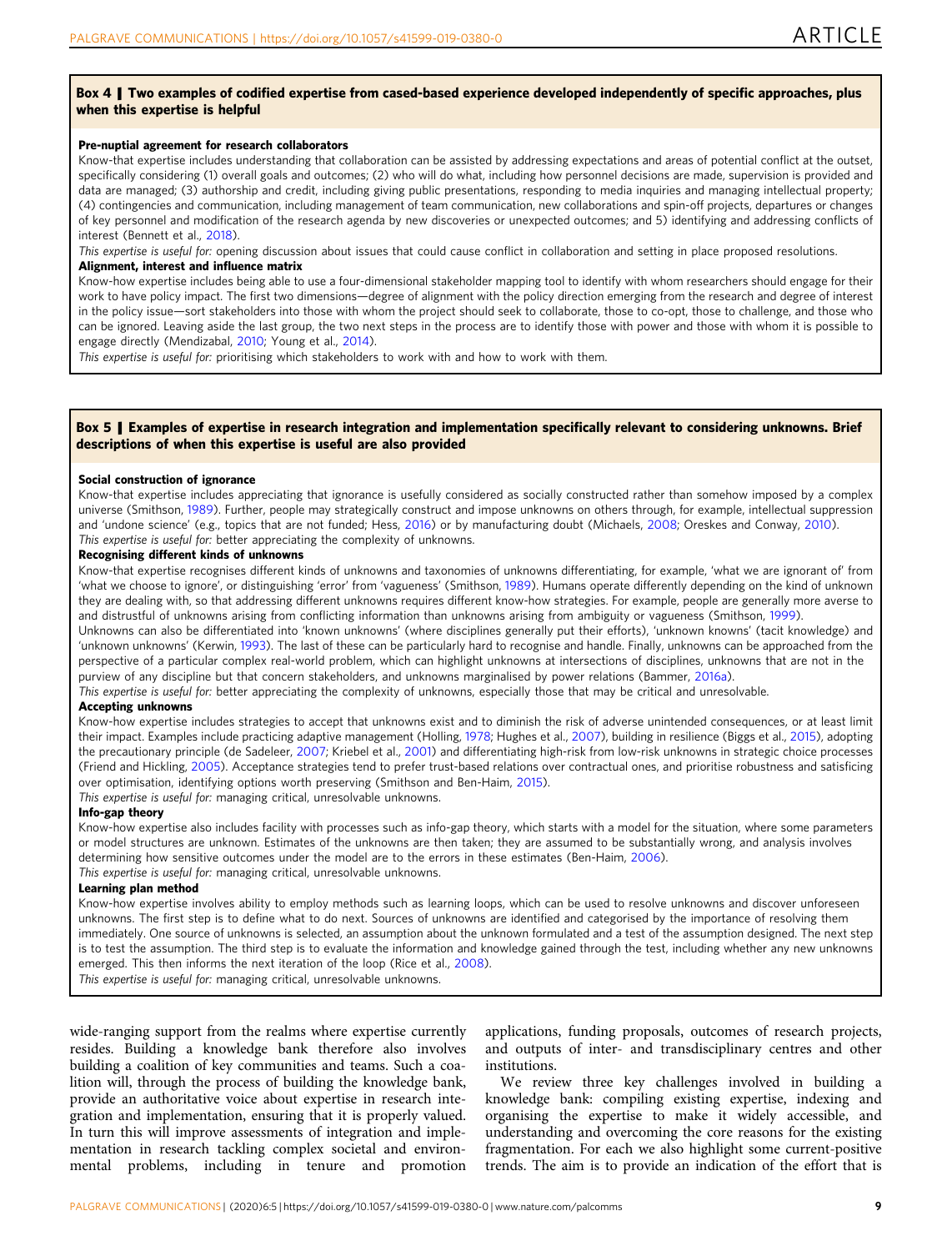# <span id="page-10-0"></span>Box 6 | Examples of expertise in research integration and implementation specifically relevant to enhancing innovation. Brief descriptions of when this expertise is useful are also provided

### Differentiating adoption from use

Know-that expertise includes understanding that adoption differs from use. Adoption is the willingness and ability to take research results and embody them into something more broadly useable, such as a manufactured product, a policy or an implementation programme. Use focuses on the receiving ecosystem of people and organisations, who use what the adopter has created and thereby change their behaviour—i.e., do something new—indicating research impact. Adopters and users have different motivations, which must be recognised and taken into account by those developing research implementation expertise (Adner, [2012](#page-12-0); Elsum, [2013\)](#page-13-0).

This expertise is useful for: understanding the processes required to make change happen.

### Innovation through searching for ideas, information and knowledge

Know-that expertise includes understanding that the search strategy used for ideas, information or knowledge will determine whether an innovation is incremental, involving minor changes to established ways of working, or radical, involving major, even fundamental, changes. Radical innovation enables previously intractable problems to be tackled, though it requires individuals and organisations to step outside their existing cognitive frames and/or search strategies (Dorst, [2015;](#page-13-0) Nicholas et al., [2013](#page-14-0)). Reframing and a broad search strategy increase the likelihood of being able to combine elements from distinctly different existing ways of doing things. Such recombination can be a source of novel ideas with high impact (Fleming, [2007](#page-13-0); Savino et al., [2017](#page-15-0)).

This expertise is useful for: developing new ways for tackling complex societal and environmental problems.

#### Using analogy to spark innovation

Know-how expertise includes being able to use analogy to spark innovation. Effective use of analogy requires drawing on knowledge of solutions in a familiar domain and applying them to an unfamiliar domain. Unfamiliarity in the application domain reduces constraints arising from unconsciously sticking to mental models and problem-solving strategies that have been helpful in the past, which impedes sparking of highly novel solutions. Developing non-obvious analogies requires identification of deep similarities in relational characteristics of the domains. This is typically stimulated by a

specific problem and involves a high level of abstraction (Gassmann and Zeschky, [2008\)](#page-13-0).

This expertise is useful for: developing new ways for tackling complex societal and environmental problems.

required, especially from those in the three realms who need to be involved for a knowledge bank to be a long-term success.

Compiling existing expertise. Compiling existing expertise is a major task and we have aimed to lay foundations in this article by addressing three key issues:

- defining expertise
- identifying tasks requiring expertise in research integration and implementation
- describing expertise, which also needs to incorporate illustrative examples and guidance for when the expertise is appropriate (relating back to the tasks requiring expertise).

In focusing on the third of these—describing expertise—we identify five major challenges. One immediate challenge is finding relevant expertise and illustrative case studies, many of which are not documented in either the published or grey literatures. Those that are documented are widely dispersed and not easy to locate.

Second, developing guidance to link expertise to tasks is hampered by lack of evidence about key aspects of most knowthat and know-how, including strengths and weaknesses, effectiveness, or how well the expertise can be adapted to differing circumstances.

Third, elements of expertise in research integration and implementation will be characterised differently within and across the three realms. This is affirmed by our experience of working together as authors, where we found, for example, different framings of power relations and how they should be addressed. As well as identifying differences, it is essential to recognise when particular know-that or know-how expertise, as used by different groups, is essentially the same.

Fourth, those who currently have expertise in research integration and implementation come from very different backgrounds, so that expertise that is self-evident to some will be a revelation to others. For example, the importance of understanding and managing power relations will be obvious to those originally trained in the social sciences, but will be a topic some others rarely consider. Similarly, the possibility of non-linear relations between two causal factors will be self-evident to those

originally trained in the physical sciences, but new to many others.

As hinted at in these examples, there are many areas where expertise in research integration and implementation intersects with expertise in existing disciplines. How this is dealt with in deciding what expertise to include in a compilation of know-that and know-how for research integration and implementation requires careful consideration.

Finally, the biggest challenge in compiling and assessing expertise, as well as writing guidance notes, is that no single individual or group has experience across the three realms, or even a significant subset. Instead, a more labour-intensive and timeconsuming process is necessary, requiring individuals and groups from the different realms to work together globally to understand each other's contributions, before being able to undertake the requisite sifting, assessing and provision of guidance.

It is beyond the scope of this article to do more than flag these matters. Nevertheless, we see the challenges as both intellectually exciting and practical, although far from straight-forward to manage.

Building on positive trends. Growing recognition of connections across different specific approaches is a positive trend, especially for identifying the broad range of expertise to be included in a knowledge bank. For example, the Oxford Handbook of Inter-disciplinarity (Frodeman, [2017\)](#page-13-0) includes information on transdisciplinarity, systems thinking, design science, team science, sustainability science, integration and implementation sciences, and innovation, along with its primary focus on interdisciplinarity. Similarly, the Sage Handbook of Action Research (Bradbury, [2015\)](#page-13-0) provides chapters on systems thinking and integration and implementation sciences. In the same vein, the journal GAIA has published a series of Toolkits for Transdisciplinarity (Bammer, [2017](#page-13-0)) and is now issuing a series of Frameworks for Transdisciplinary Research that are drawing connections, not only to other specific approaches such as systems thinking, change management and integration and implementation sciences (e.g., Cabrera and Cabrera, [2018](#page-13-0) on systems thinking), but also to dialogue and collaboration methods from case-based experience (e.g., Bammer, [2016b;](#page-13-0) McDonald et al., [2009\)](#page-14-0).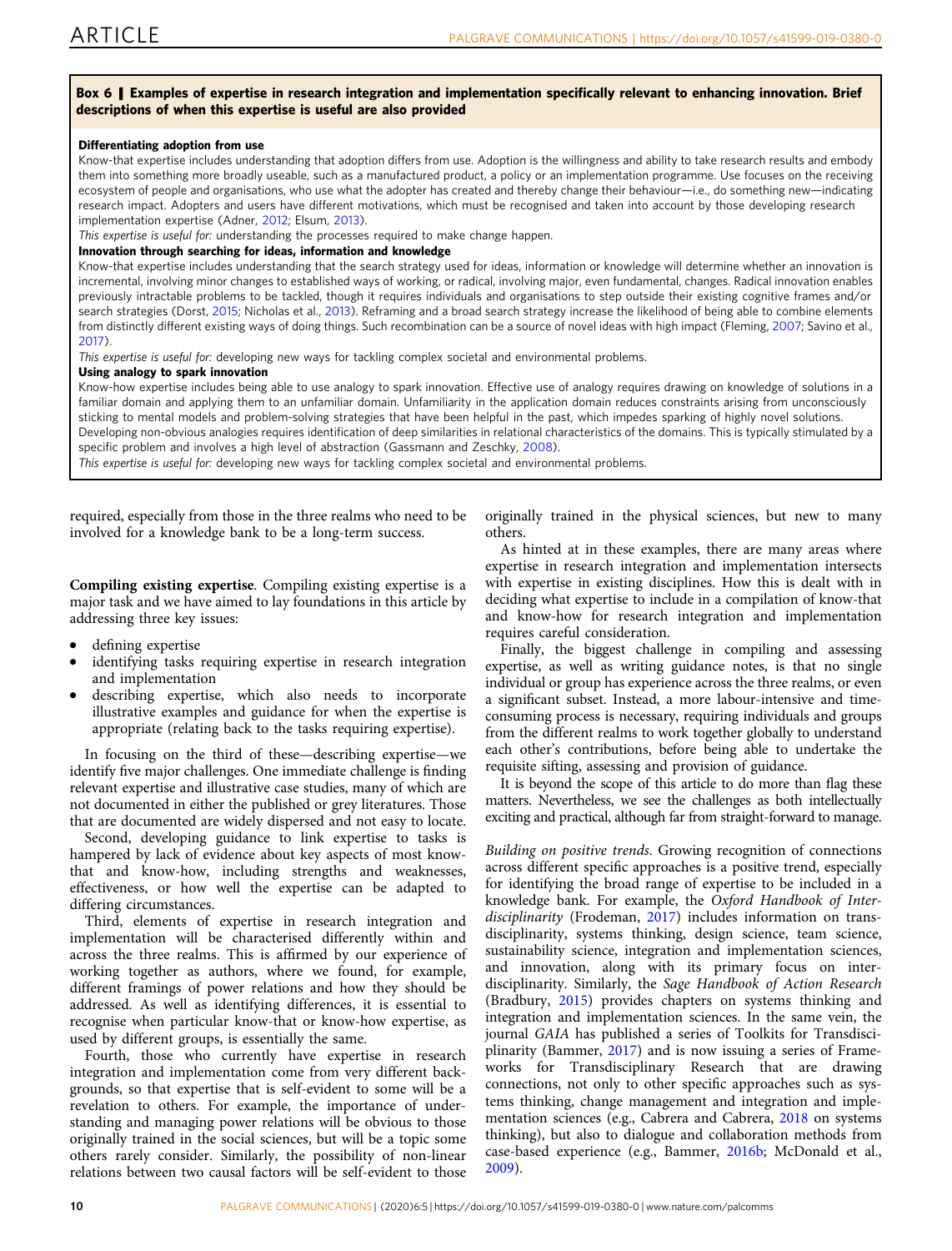Indexing and organising the expertise and making it widely accessible. Compiling expertise is not enough. The knowledge bank needs to be organised in a way that makes expertise easy to find by a wide range of interested individuals, teams and communities of practice, as both contributors and users. Multiple entry points are required, providing access that is intuitive and welcoming, and that accommodates the different ways of understanding and tackling complex societal and environmental problems described in this article.

Finding an effective way to index expertise in the knowledge bank is key. This formidable challenge calls for collaboration with information scientists to build on lessons from existing knowledge banks and cyberinfrastructures, including Wikipedia [\(2019](#page-15-0)), Dryad Digital Repository [\(2019](#page-13-0)), Open Biological and Biomedical Ontology (OBO) Foundry ([2019\)](#page-14-0), Gene Ontology Resource ([2019\)](#page-13-0), as well as the Long-Term Ecological Research Network ([2019\)](#page-14-0) and the National Ecological Observatory Network [\(2019](#page-14-0)). In addition, Leonelli and Ankeny ([2015,](#page-14-0) p. 703) highlight a 'tension between the stability and the flexibility of classificatory categories,' which need both consistency over time and to be adapted and updated so that they 'mirror the research practices and knowledge of their users'.

A host of other practical matters must also be resolved, including funding, maintaining long-term integrity and interoperability, establishing meta-data standards, encompassing burgeoning variations in nomenclature, determining who can contribute and how, providing credit and other incentives to contribute, and establishing standards for assessment of contributions. Again, how such challenges are addressed by existing successful repositories will be instructive. For example, Wikipedia ([2019\)](#page-15-0) is the best-known online reference website and provides lessons about a resource written collaboratively by volunteers. Its open authorship and editing policy mean new content can be easily created and all content can be kept up-to-date, but it also means accuracy, rigour and indexing can be inconsistent.

Building on positive trends. A positive trend to build on is the activities of Integration and Implementation Sciences (i2S; Bammer, [2013\)](#page-13-0), which is testing ideas relevant to developing an ontology. The i2S frame consists of three domains: synthesis of disciplinary and stakeholder knowledge, understanding and managing diverse unknowns, and providing integrated research support for policy and practice change. It also addresses five questions: For what and for whom? Of what? How? Context? Outcome? These questions encompass specific knowledge and skills in integration and implementation, such as framing, modelling and co-production. In the aggregate, these components aim to provide a structure or ontology for indexing, codified in a repository of resources (Integration and Implementation Sciences, [2019c](#page-14-0)).

An important caveat to organising expertise into a knowledge bank is the need for congruence with the challenges of dealing with complex problems. The multiple facets and interactions of complexity, and the creativity required to deal with them, cannot be ignored or downplayed in favour of indexing requirements. Indeed, the challenges of building a knowledge bank to strengthen expertise in research integration and implementation are likely to stimulate further development of information sciences towards systems that can deal effectively with complexity.

Understanding and overcoming the core reasons for the existing fragmentation. Overcoming fragmentation of expertise in research integration and implementation requires understanding why it exists and what forces maintain it. Separate explanations offer insights into fragmentation of expertise

codified by various specific approaches and of expertise developed by case-based experience that is independent of specific approaches.

Specific approaches can be seen as small 'tribes' around particular 'territories', to use concepts and terms made popular by Becher [\(1989\)](#page-13-0) in his analysis of the construction of boundaries that differentiate disciplines. By their nature, tribes organise around certain journals and conferences, and their members become reviewers for each other's work. More broadly, members of a tribe are identified by 'traditions, customs and practices, transmitted knowledge, beliefs, morals and rules of conduct, as well as their linguistic and symbolic forms of communication and the meanings they share' (Becher, [1989](#page-13-0), p. 24). Tribal differences among specific approaches were evident in our interactions at the 2013 conference (Integration and Implementation Sciences, [2019a\)](#page-14-0) and in our deliberations as an authorship group.

As an aside, Becher's insights can be further invoked to envision that building a knowledge bank is an exercise in reviewing a territory in order to formalise permeable boundaries 'open to incoming and outgoing traffic' (1989, p. 37) with the aim of rendering accessible all elements of expertise required to tackle complex societal and environmental problems. Indeed, it was the interaction of our individual 'tribes' that exposed our group to rich 'intra-tribal' knowledge and reinforced our joint commitment to developing a knowledge bank.

The fragmentation of expertise developed by case-based experience that is independent of specific approaches can be understood through the expositions on mode 2 research underpinned by transdisciplinarity (in its generic rather than specific sense) by Gibbons et al. ([1994](#page-13-0)) and on interdisciplinarity (also in its generic sense) by the US National Academies (National Academy of Sciences, National Academy of Engineering and Institute of Medicine, [2005](#page-14-0)). Both publications emphasised that, at the time they were written, relevant expertise was diffused in a loose way, typically transmitted by experienced researchers moving to new problems rather than through institutionalised reporting in professional journals. This mode of diffusion continues to be typical among those focused on case-based experience, as described earlier.

Both forces of fragmentation—multiple small tribes and loose diffusion—are reinforced by a third force combining highacademic workload and publication pressure (Kinman, [2014;](#page-14-0) Kinman and Jones, [2003](#page-14-0)). This combination severely limits the time researchers have to look beyond their own tribe or accumulated experience to find useful know-that and knowhow expertise, especially when doing so requires familiarity with a wide array of literature and multiple specialised 'languages.'

Building on positive trends. At least three encouraging trends are overcoming fragmentation. First, 'borrowing' (i.e., taking concepts and methods from one discipline into another) has long been an acknowledged feature of interdisciplinary research (Klein, [1990](#page-14-0)). In addition, it occurs across specific approaches. For example, the interdisciplinary tool "Toolbox' dialogue method to uncover research worldviews' (see Box [2\)](#page-6-0) has been incorporated into an online toolkit of co-production methods for transdisciplinary research (td-Net, [2019\)](#page-15-0). Borrowing is also starting to link case-based experience with specific approaches. Population health research, for instance, is adapting ideas from complexity science (Long et al., [2018;](#page-14-0) Thompson et al., [2016\)](#page-15-0).

A second trend is exemplified by the Integration and Implementation Insights blog [\(2019\)](#page-14-0), which is a conduit for linking researchers, regardless of tribe or problem tackled, allowing them to share integration and implementation expertise in easy-to-read form. This is in line with the community building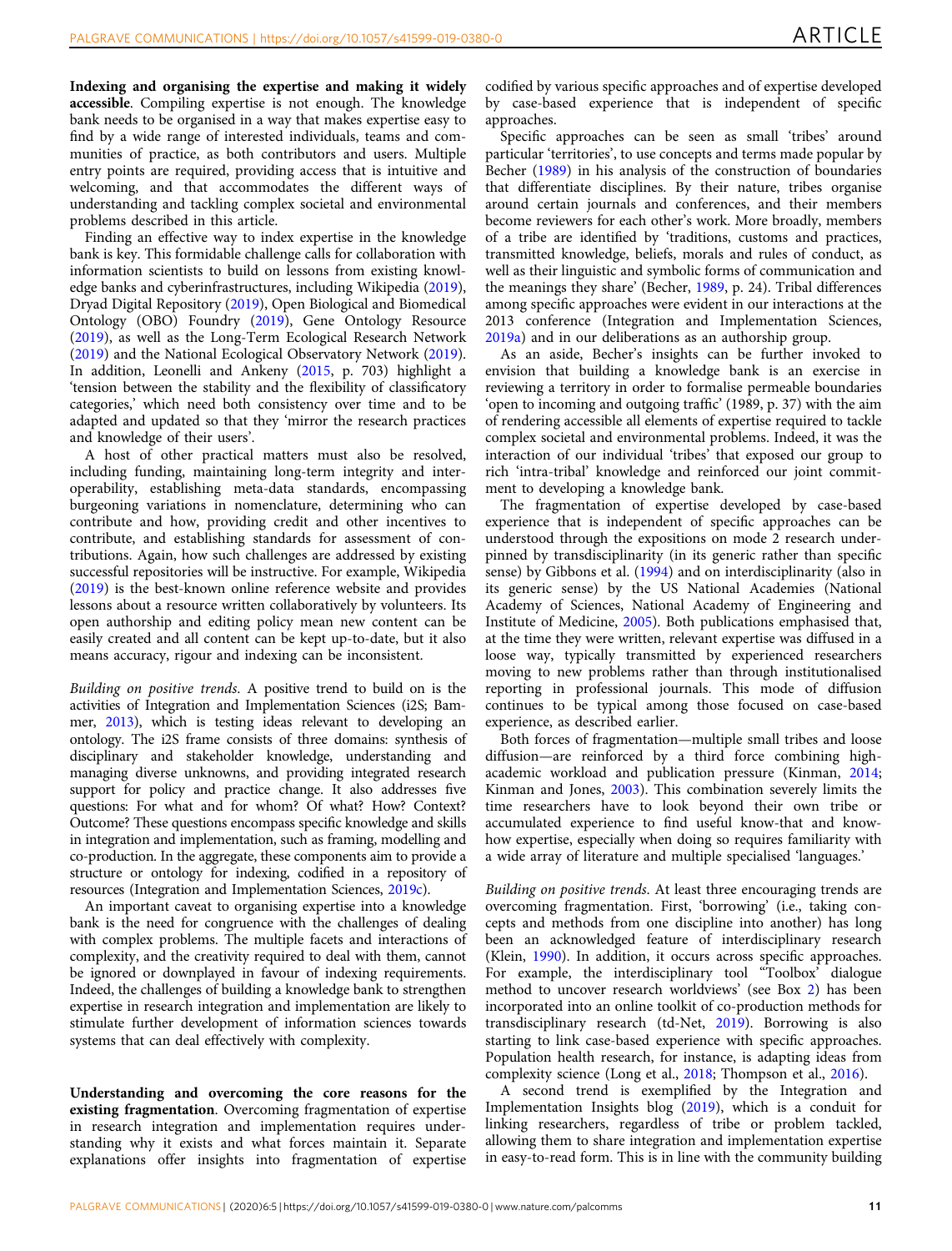<span id="page-12-0"></span>identified by Leonelli and Ankeny ([2015\)](#page-14-0) as an essential component of developing a large-scale repository.

A third trend builds on the long-standing practice of establishing dedicated centres, employing a range of disciplinary experts, to address complex societal and environmental issues. The heads of such organisations are forming an authoritative leadership group to ensure funders and research policy makers understand, value and support expertise in research integration and implementation (Network of Interdisciplinary and Transdisciplinary Research Organisations—Oceania, [2019](#page-14-0); Palmer, [2018](#page-14-0)).

# Final considerations

To address societal and environmental problems through the sustainable development goals, effective illicit drugs policy, action on spiralling health care costs and other initiatives, a better understanding is required of expertise in research integration and implementation, along with the ability to readily access that expertise. In this article we seek to rally those who have developed elements of that expertise around the tasks of defining expertise, making it visible and accessible, and organising to ensure that it is rewarded. What is required is a major effort by the relevant communities and teams. In this article we have sought to tread the fine line between proposing these ideas with enough detail to be comprehensible, while leaving them open to amendment by those who need to be involved in codifying expertise in research integration and implementation.

We have sought to lay foundations for the work of systematising expertise by discussing:

- when expertise is needed in tackling complex societal and environmental problems
- the realms where it can currently be found and who therefore needs to be represented
- how expertise could be strengthened by being organised in a knowledge bank.

To realise the vision of codified expertise requires a virtuous cycle between developing an accessible, widely known, dynamic knowledge bank and successes based on improved research and action on complex societal and environmental problems (Fig. 1).

In particular, building a knowledge bank to strengthen expertise in research integration and implementation has the potential to:

- improve access to, and application of, the most effective know-that and know-how contributory expertise
- provide more and new opportunities for building expertise, along with enhancing its quality by identifying gaps in expertise and assessment of strengths and weaknesses, effectiveness and adaptability
- facilitate break-through innovation in tackling complex societal and environmental problems.

These goals share the common aim of achieving greater tractability and success in tackling complex societal and environmental problems. In turn, accumulating success, with wellworked through examples of how this rests on effective research integration and implementation, has the potential to:

- increase demand for relevant expertise, along with interest in developing capacity and capability in research integration and implementation
- increase support and justification for evaluation of expertise to improve its quality and provide a stronger evidence base for its appropriate use
- build institutional support for using and further developing the knowledge bank, manifested in funding to sustain it, training for users, and recognition of expertise in research



Fig. 1 Mutual reinforcement (a virtuous cycle) between a knowledge bank to strengthen expertise in research integration and implementation and success in addressing complex societal and environmental problems.

integration and implementation in faculty hiring and promotion processes.

However, none of this can happen without the effort to define, identify and gather expertise. Unless there is continual input into the knowledge bank, the feedback loop can become a stagnant trap, miring the system in its own inertia. Expertise stays limited, few opportunities for building expertise arise, quality remains low and no break-through innovations occur. As a result, few successes in addressing complex societal and environmental problems accumulate, so that there is no increased interest and demand for expertise, little justification for evaluation efforts and lack of institutional support.

Avoiding the stagnation trap and the graveyard for ideas that did not gain traction requires a large cohort of committed proponents, substantial funding and a process for building the knowledge bank guided by principles that frame pursuit of robust workable outcomes for complex problems, especially eliciting and respecting diverse perspectives, fostering curiosity, managing systems with many unknowns and supporting on-going learning. The aim is to make construction of a knowledge bank a fulfilling social process, building community and connections while supporting the community in becoming more skilled and responsive to challenges and change. In that respect, the knowledge bank and the community would co-evolve.

The long-term vision is an institutionalised knowledge bank that serves not only researchers, but also practitioners, policy makers, and other stakeholders concerned with improving research-based understanding and action on complex societal and environmental problems. In particular, the knowledge bank will be an essential resource about expertise for funders of research on complex societal and environmental problems, as well as scientific journal editors and reviewers who judge the quality of such research and its applications. Further, it will have widespread use in university teaching and continuing education. In summary, we envision building a major resource that is a recognised and accepted part of the global research environment.

Received: 20 May 2019; Accepted: 27 November 2019;

# References

Ackoff RL (1974) Redesigning the future. A systems approach to societal problems. Wiley, New York, NY

Ackoff RL (1981) Creating the corporate future. Wiley, New York, NY Adner R (2012) The wide lens. Penguin, London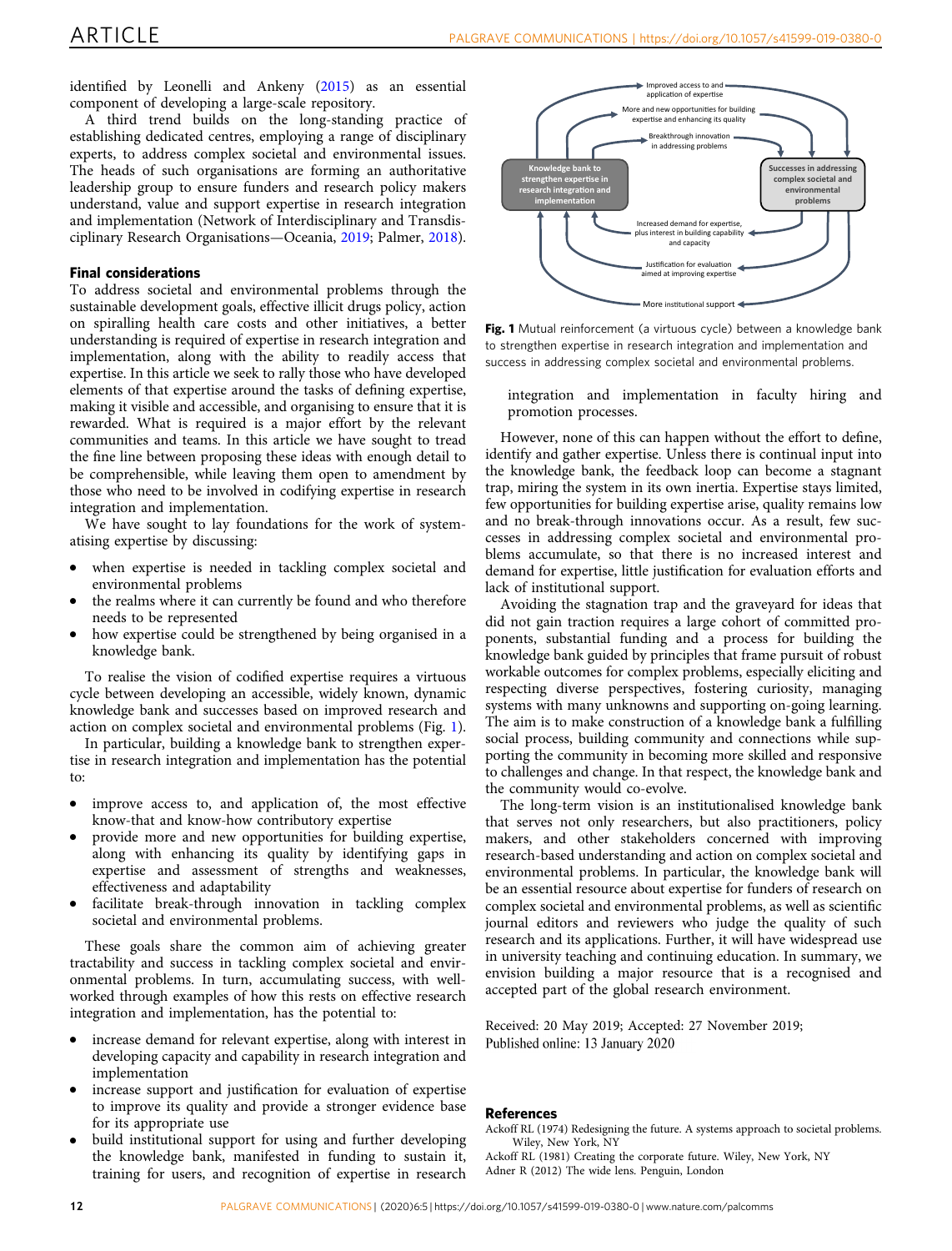- <span id="page-13-0"></span>Aven T (2012) Foundations of risk analysis, 2nd edn. Wiley, Chichester
- Babor T, Caulkins J, Fischer B, Foxcroft D, Humphreys K, Medina-Mora M, Obot I, Rehm J, Reuter P, Room R, Rossow I, Strang J (2018) Drug policy and the public good, 2nd edn. Oxford University Press, Oxford
- Bammer G (2013) Disciplining interdisciplinarity: Integration and implementation sciences for researching complex real-world problems. ANU Press, Canberra, <https://doi.org/10.22459/DI.01.2013>
- Bammer G (2016a) What constitutes appropriate peer review for interdisciplinary<br>research? Palgrave Commun 2(16017). https://doi.org/10.1057/ [https://doi.org/10.1057/](https://doi.org/10.1057/palcomms.2016.17) [palcomms.2016.17](https://doi.org/10.1057/palcomms.2016.17)
- Bammer G (2016b) Toolkits for transdisciplinarity—Toolkit #3: dialogue methods for knowledge synthesis. GAIA 25(1):7. <https://doi.org/10.14512/gaia.25.1.3>
- Bammer G (2017) Eight toolkits for transdisciplinarity. Originally published in the journal GAIA. Available online at [https://www.oekom.de/](https://www.oekom.de/fileadmin/zeitschriften/gaia_Grafiken/GAIA_Flyer_Toolkits.pdf)fileadmin/ zeitschriften/gaia\_Grafi[ken/GAIA\\_Flyer\\_Toolkits.pdf](https://www.oekom.de/fileadmin/zeitschriften/gaia_Grafiken/GAIA_Flyer_Toolkits.pdf)
- Becher T (1989) Academic tribes and territories: Intellectual enquiry and the cultures of disciplines. The Society for Research into Higher Education & Open University Press, Milton Keynes
- Beer S (1984) The viable system model: Its provenance, development, methodology and pathology. J Operational Res Soc 35:7–25
- Beishon J, Peters G (1972) Systems behaviour. Harper and Row, London
- Ben-Haim Y (2006) Info-Gap decision theory: Decisions under severe uncertainty, 2nd edn. Academic Press, London Bennett LM, Gadlin H, Marchand C (2018) Collaboration and team science field
- guide, 2nd edn. National Institutes of Health Publication No. 18-7660. National Cancer institute, Bethesda, [https://www.cancer.gov/about-nci/](https://www.cancer.gov/about-nci/organization/crs/research-initiatives/team-science-field-guide) [organization/crs/research-initiatives/team-science-](https://www.cancer.gov/about-nci/organization/crs/research-initiatives/team-science-field-guide)field-guide
- Bergmann M, Jahn T, Knobloch T, Krohn W, Pohl C, Schramm E (2012) Methods for transdisciplinary research. A primer for practice. Campus Verlag, Frankfurt
- Bioenergy Research, Development & Extension Advisory Forum and Technical Working Groups (2014) Opportunities for primary industries in the bioenergy sector: National research, development and extension strategy. Rural Industries Research and Development Corporation, Canberra, [https://www.](https://www.agrifutures.com.au/wp-content/uploads/publications/11-079.pdf) [agrifutures.com.au/wp-content/uploads/publications/11-079.pdf](https://www.agrifutures.com.au/wp-content/uploads/publications/11-079.pdf)
- Biggs R, Schlüter M, Schoon ML (2015) An introduction to the resilience approach and principles to sustain ecosystem services in social-ecological systems. In: Biggs R, Schlüter M, Schoon ML (eds) Principles for building resilience: Sustaining ecosystem services in social-ecological systems. Cambridge University Press, Cambridge, pp 1–31
- Bradbury H (ed) (2015) The SAGE handbook of action research, Third edn. Sage, Los Angeles
- British Academy Working Group on Interdisciplinarity (2016) Crossing paths: Interdisciplinary institutions, careers, education and applications. The British Academy for the Humanities and Social Sciences, London, [https://www.](https://www.thebritishacademy.ac.uk/sites/default/files/Crossing%20Paths%20-%20Full%20Report.pdf) [thebritishacademy.ac.uk/sites/default/](https://www.thebritishacademy.ac.uk/sites/default/files/Crossing%20Paths%20-%20Full%20Report.pdf)files/Crossing%20Paths%20-%20Full% [20Report.pdf](https://www.thebritishacademy.ac.uk/sites/default/files/Crossing%20Paths%20-%20Full%20Report.pdf)
- Bromham L, Dinnage R, Hua X (2016) Interdisciplinary research has consistently lower funding success. Nature 534(June):684–687
- Buckley W (1965) Modern systems research for the behavioral scientist. Aldine, Chicago
- Bursztyn M, Drummond J (2014) Sustainability science and the university: Pitfalls and bridges to interdisciplinarity. Environ Educ Res 20(3):313–332. [https://](https://doi.org/10.1080/13504622.2013.780587) [doi.org/10.1080/13504622.2013.780587](https://doi.org/10.1080/13504622.2013.780587)
- Cabrera D, Cabrera L (2018) Four building blocks of systems thinking. Frameworks for transdisciplinary research #4. GAIA 27(2):200. [https://doi.org/](https://doi.org/10.14512/gaia.27.2.3) [10.14512/gaia.27.2.3](https://doi.org/10.14512/gaia.27.2.3)
- Cairney P, Weible CM (2017) The new policy sciences: Combining the cognitive science of choice, multiple theories of context, and basic and applied analysis. Policy Sci 50(4):619–627. <https://doi.org/10.1007/s11077-017-9304-2>
- Checkland P (1981) Systems thinking, systems practice. Wiley, Chichester

Churchman CW (1970) Operations research as a profession. Manag Sci 17:B37–53

- Churchman CW (1979) The systems approach, 2nd edn. Dell, New York, NY Cicmil SJK, Cooke-Davies TJ, Crawford LH, Richardson KA (2009) Exploring the complexity of projects: Implications of complexity theory for project man-
- agement practice. Project Management Institute, Newtown Square, PA Cilliers P (1998) Complexity and postmodernism: Understanding complex sys-
- tems. Routledge, Abingdon
- Clark WC, Dickson NM (2003) Sustainability science: The emerging research program. Proc Natl Acad Sci USA 100(14): 8059–8061
- Collins H, Evans R (2002) The third wave of science studies: Studies of expertise and experience. Soc Stud Sci 32:235–296
- Collins H, Evans R (2007) Rethinking expertise. University of Chicago Press, Chicago
- Crawford DF, O'Connor MH, Jovanovic T, Herr A, Raison RJ, O'Connell DA, Baynes T (2016) A spatial assessment of potential biomass for bioenergy in Australia in 2010, and possible expansion by 2030 and 2050. Glob Change Biol Bioenergy 8:707–722. <https://doi.org/10.1111/gcbb.12295>
- de Sadeleer N (ed) (2007) Implementing the precautionary principle: Approaches from the Nordic Countries, EU and USA. Earthscan, London
- Dorst K (2015) Frame innovation. MIT Press, Cambridge
- Dryad Digital Repository (2019) [online] Available at: <http://datadryad.org/> [Accessed 12 Mar 2019]
- Eccles MP, Armstrong D, Baker P, Cleary K, Davies H, Davies S, Glasziou P, Ilott I, Kinmonth A-L, Leng G, Logan S, Marteau T, Michie S, Rogers H, Rycroft-Malone J, Sibbald B (2009) An implementation research agenda. Implement Sci 4:18, <http://www.implementationscience.com/content/4/1/18>
- Elsum I (2013) Tackling integrative applied research: Lessons from the management of innovation (Commentary). In: Bammer G (ed) Disciplining interdisciplinarity: Integration and implementation sciences for researching complex real-world problems. ANU Press, Canberra, pp. 431–439
- Emery FE (1969) Systems thinking. Volume 1. Penguin, Harmondsworth
- Emery FE (1981) Systems thinking. Volume 2. Penguin, Harmondsworth
- Farine DR, O'Connell DA, Raison RJ, May BM, O'Connor MH, Crawford DF, Herr A, Taylor JA, Jovanovic T, Campbell PK, Dunlop MIA, Rodriguez LC, Poole ML, Braid AL, Kriticos D (2012) An assessment of biomass for bioelectricity and biofuel, and for greenhouse gas emission reduction in Australia. Glob Change Biol Bioenergy 4:148–175
- Fleming L (2007) Breakthroughs and the long tail of innovation. MIT Sloan Manag Rev 49:69–74
- Flood RL, Jackson MC (eds) (1991) Critical systems thinking: Directed readings. Wiley, Chichester
- Flood RL, Romm NRA (eds) (1996) Critical systems thinking: Current research and practice. Plenum, New York, NY
- Forrester JW (1961) Industrial dynamics. MIT Press, Cambridge MA
- Fortune J, Peters G (1995) Learning from failure: The systems approach. Wiley, Chichester
- François C (2004) International encyclopedia of systems and cybernetics, 2nd edn. K G Saur, Muenchen
- Frantzeskaki N, Hölscher K, Holman IP, Pedde S, Jaeger J, Kok K, Harrison PA (2019) Transition pathways to sustainability in greater than 2°C climate futures of Europe. Regional Environ Change 19:777–789. [https://doi.org/](https://doi.org/10.1007/s10113-019-01475-x) [10.1007/s10113-019-01475-x](https://doi.org/10.1007/s10113-019-01475-x)
- Friend J, Hickling A (2005) Planning under pressure: The strategic choice approach, 3rd edn. Routledge, London
- Frodeman R (2017) (ed in chief), Klein JT, Pacheco RCS (associate eds) The Oxford handbook of interdisciplinarity. 2nd edn. Oxford University Press: Oxford
- Fulton EA, Smith ADM, Smith DC, Johnson P (2014) An integrated approach is needed for ecosystem based fisheries management: Insights from ecosystemlevel management strategy evaluation. PLoS ONE 9:e84242. [https://doi.org/](https://doi.org/10.1371/journal.pone.0084242) [10.1371/journal.pone.0084242](https://doi.org/10.1371/journal.pone.0084242)
- Funtowicz SO, Ravetz JR (1993) Science for the post-normal age. Futures 25 (Sept):739–755
- Gassmann O, Zeschky M (2008) Opening up the solution space: The role of analogical thinking for breakthrough product innovation. Creativity Innov Manag 17:97–106
- Gene Ontology Resource (2019) The gene ontology resource. [online] Available at: <http://geneontology.org/> [Accessed 18 Apr 2019]
- Gertler PJ, Martinez S, Premand P, Rawlings LB, Vermeersch CMJ (2016) Impact evaluation in practice, 2nd edn. Inter-American Development Bank and World Bank, Washington, DC, <http://www.worldbank.org/ieinpractice>
- Gibbons M, Limoges C, Nowotny H, Schwartzman S, Scott P, Trow M (1994) The new production of knowledge. The dynamics of science and research in contemporary societies. Sage, London
- Gobet F (2015) Understanding expertise: A multidisciplinary approach. Palgrave, London
- Gorddard R, Colloff MJ, Wise RM, Ware D, Dunlop M (2016) Values, rules and knowledge: Adaptation as change in the decision context. Environ Sci Policy 57:60–69
- Graham P, Reedman L, Rodriguez L, Raison J, Braid A, Haritos V, Brinsmead T, Hayward J, Taylor J, O'Connell D (2011) Sustainable aviation fuels road map: Data assumptions and modelling. CSIRO, Australia
- Hall AD (1962) A methodology for systems engineering. Van Nostrand, Princeton Haryanto B (2013) Applying the I2S framework to air pollution and health in Indonesia (Commentary). In: Bammer G (ed) Disciplining interdisciplinarity: Integration and implementation sciences for researching complex real-world problems. ANU Press, Canberra, pp. 389–395
- Hayward JA, O'Connell DA, Raison RJ, Warden AC, O'Connor MH, Murphy HT, Booth TH, Braid AL, Crawford DF, Herr A, Jovanovic T, Poole ML, Prestwidge D, Raisbeck-Brown N, Rye L (2015) The economics of producing sustainable aviation fuel: a regional case study in Queensland, Australia. Global Change Biology. Glob Change Biol Bioenergy 7:497–511. [https://doi.](https://doi.org/10.1111/gcbb.12159) [org/10.1111/gcbb.12159](https://doi.org/10.1111/gcbb.12159)
- Hess DJ (2016) Undone science. Social movements, mobilized publics, and industrial transitions. MIT Press, Cambridge MA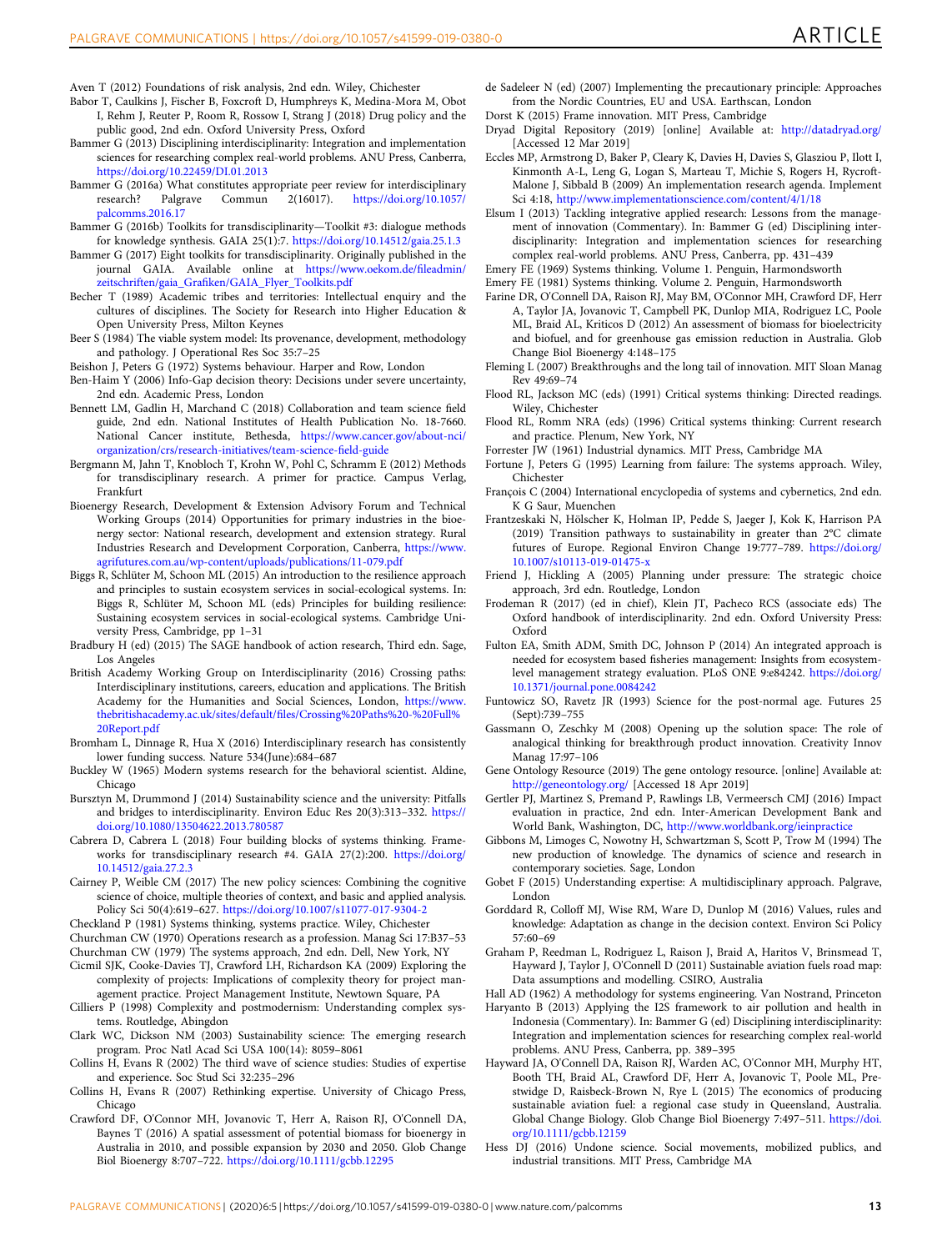- <span id="page-14-0"></span>Hirsch Hadorn G, Hoffmann-Riem H, Biber-Klemm S, Grossenbacher-Mansuy W, Joye D, Pohl C, Wiesmann U, Zemp E (eds) (2008) Handbook of transdisciplinary research. Springer, New York, NY
- Holling CS (1978) Adaptive environmental assessment and management. John Wiley & Sons, Chichester
- Horn RE, Weber RP (2007) New tools for resolving wicked problems: mess mapping and resolution mapping processes. [http://www.strategykinetics.](http://www.strategykinetics.com/files/New_Tools_For_Resolving_Wicked_Problems.pdf) com/fi[les/New\\_Tools\\_For\\_Resolving\\_Wicked\\_Problems.pdf](http://www.strategykinetics.com/files/New_Tools_For_Resolving_Wicked_Problems.pdf)
- Hughes TP, Gunderson L, Folke C, Baird A, Bellwood D, Berkes F, Crona B, Helfgott A, Leslie H, Norberg J, Nystrom M, Olsson P, Österbloom H, Scheffer M, Schuttenberg H, Steneck RS, Tengö M, Troell M, Walker B, Wilson J, Worm B (2007) Adaptive management of the Great Barrier Reef and the Grand Canyon World Heritage Areas. Ambio 36:586–592
- Integration and Implementation Insights (2019) [online] Available at: [http://](http://i2Insights.org) [i2Insights.org](http://i2Insights.org) [Accessed 18 Apr 2019]
- Integration and Implementation Sciences (2019a) First i2S conference [online] Available at: [http://i2s.anu.edu.au/what-i2s/](http://i2s.anu.edu.au/what-i2s/first-i2s-conference)first-i2s-conference [Accessed 18 Apr 2019]
- Integration and Implementation Sciences (2019b) Professional associations and networks. [online] Available at: http://i2s.anu.edu.au/resources/ [http://i2s.anu.edu.au/resources/](http://i2s.anu.edu.au/resources/associations_networks) [associations\\_networks](http://i2s.anu.edu.au/resources/associations_networks) [Accessed 18 Apr 2019]
- Integration and Implementation Sciences (2019c) Resources. [online] Available at: <http://i2s.anu.edu.au/resources> [Accessed 18 Apr 2019]
- International Standards Association (ISO); 2015 ISO 13065:2015 Sustainability criteria for bioenergy. [online] Available at: [https://www.standards.org.au/](https://www.standards.org.au/standards-catalogue/international/iso-slash-tmbg/iso-13065-colon-2015) [standards-catalogue/international/iso-slash-tmbg/iso-13065-colon-2015](https://www.standards.org.au/standards-catalogue/international/iso-slash-tmbg/iso-13065-colon-2015) [Accessed 18 Apr 2019]
- Jacob WJ (2015) Interdisciplinary trends in higher education. Palgrave Commun 1:15001. <https://doi.org/10.1057/palcomms.2015.1>
- Jahn T, Bergmann M, Keil F (2012) Transdisciplinarity: Between mainstreaming and marginalization. Ecol Econ 79:1–10. [https://doi.org/10.1016/j.](https://doi.org/10.1016/j.ecolecon.2012.04.017) [ecolecon.2012.04.017](https://doi.org/10.1016/j.ecolecon.2012.04.017)
- Johnson MP (ed) (2012) Community-based operations research: Decision modeling for local impact and diverse populations. Springer, New York, NY
- Kerwin A (1993) None too solid: medical ignorance. Knowl: Creation, Diffus, Utilisation 15(2):166–185
- Kinman G (2014) Doing more with less? Work and wellbeing in academics. Somatechnics 4:219–235
- Kinman G, Jones F(2003) 'Running up the down escalator': Stressors and strains in UK academics Qual High Educ 9:21–38. [https://doi.org/10.1080/](https://doi.org/10.1080/13538320308162) [13538320308162](https://doi.org/10.1080/13538320308162)
- Klein JT (1990) Interdisciplinarity: History, theory and practice. Wayne State University Press, Detroit
- Klein JT (2010) Creating interdisciplinary campus cultures. Jossey Bass and the Association of American Colleges and Universities, San Francisco
- Klein JT, Falk-Krzesinski HJ (2017) Interdisciplinary and collaborative work: Framing promotion and tenure practices and policies. Res Policy 46 (6):1055–1061
- Kleindorfer PR, Kunreuther HC, Schoemaker PJH (1993) Decision sciences: An integrative perspective. Cambridge University Press, Cambridge
- Kriebel D, Tickner J, Epstein P, Lemons J, Levins R, Loechler EL, Quinn M, Rudel R, Schettler T, Stoto M (2001) The precautionary principle in environmental science. Environ Health Perspect 109:871–876
- Ledford H (2015) Team science. Nature 525(Sept):308–311
- Leonelli S, Ankeny RA (2015) Repertoires: how to transform a project into a research community. Bioscience 65(7):701–708. [https://doi.org/10.1093/](https://doi.org/10.1093/biosci/biv061) [biosci/biv061](https://doi.org/10.1093/biosci/biv061)
- Long KM, McDermott F, Meadows GN (2018) Being pragmatic about healthcare complexity: our experiences applying complexity theory and pragmatism to health services research. BMC Med 1:94. [https://doi.org/10.1186/s12916-018-](https://doi.org/10.1186/s12916-018-1087-6) [1087-6](https://doi.org/10.1186/s12916-018-1087-6)
- Long Term Ecological Research (LTER) Network (2019) [online] Available at: <https://lternet.edu/> [Accessed 18 Apr 2019]
- Loorbach D, Frantzeskaki N, Avelino F (2017) Sustainability transitions research: transforming science and practice for societal change. Annu Rev Environ Resour 42:599–626. <https://doi.org/10.1146/annurev-environ-102014-021340>
- Lyall C (2019) Being an interdisciplinary academic: How institutions shape university careers. Palgrave Macmillan, Cham
- Marchau VAWJ, Walker WE, Bloemen PJTM, Popper SW (eds) (2019) Decision making under deep uncertainty: From theory to practice. Springer, Cham, <https://link.springer.com/book/10.1007/978-3-030-05252-2>
- Maru Y, O'Connell D, Grigg N, Abel N, Cowie A, Stone-Jovicich S, Butler J, Wise R, Walker B, Belay M, Fleming A, Meharg S, Meyers J (2017) Making 'resilience', 'adaptation' and 'transformation' real for the design of sustainable development projects: piloting the Resilience, Adaptation Pathways and Transformation Assessment (RAPTA) framework in Ethiopia. CSIRO, Canberra
- McDonald D, Bammer G, Deane P (2009) Research integration using dialogue methods. ANU Press, Canberra, <https://doi.org/10.22459/RIUDM.08.2009>
- McLeisch T, Strang V (2016) Evaluating interdisciplinary research: the elephant in the peer-reviewers' room. Palgrave Commun 2:16055. [https://doi.org/](https://doi.org/10.1057/palcomms.2016.55) [10.1057/palcomms.2016.55](https://doi.org/10.1057/palcomms.2016.55)
- Mendizabal E (2010) The Alignment, Interest and Influence Matrix (AIIM) toolkit. Guidance Note. Research and Policy in Development (RAPID), Overseas Development Institute (ODI), London, [https://www.odi.org/publications/](https://www.odi.org/publications/5288-stakeholder-engagement-stakeholder-analysis-aiim-alignment-interest-influence-matrix-roma) [5288-stakeholder-engagement-stakeholder-analysis-aiim-alignment-interest](https://www.odi.org/publications/5288-stakeholder-engagement-stakeholder-analysis-aiim-alignment-interest-influence-matrix-roma)infl[uence-matrix-roma](https://www.odi.org/publications/5288-stakeholder-engagement-stakeholder-analysis-aiim-alignment-interest-influence-matrix-roma)
- Michaels D (2008) Doubt is their product: How industry's assault on science threatens your health. Oxford University Press, Oxford
- Midgley G (2000) Systemic intervention: philosophy, methodology, and practice. Kluwer Academic/Plenum Publishers, New York, NY
- Midgley G (2003) Systems thinking (Volumes I–IV). Sage, London
- Midgley G, Ochoa-Arias AE (eds) (2004) Community operational research: OR and systems thinking for community development. Kluwer Academic/Plenum Publishers, New York, NY
- Miser HJ, Quade ES (eds) (1985) Handbook of systems analysis: overview of uses, procedures, applications and practice. Elsevier, New York, NY
- Miser HJ, Quade ES (eds) (1988) Handbook of systems analysis: Craft issues and procedural choices. Wiley, New York, NY
- Mitchell M (2009) Complexity: a guided tour. Oxford University Press, Oxford
- National Academy of Sciences, National Academy of Engineering & Institute of Medicine (2005) Facilitating interdisciplinary research. National Academies Press, Washington DC
- National Ecological Observatory Network (2019) [online] Available at: [http://www.](http://www.neoninc.org) [neoninc.org](http://www.neoninc.org) [Accessed 18 Apr 2019]
- National Research Council (2015) Enhancing the effectiveness of team science. National Academies Press, Washington, DC
- Nauheimer H (1997) The change management toolbook. A collection of tools, methods and strategies. Open access pdf at [http://www.change-management](http://www.change-management-toolbook.com)[toolbook.com](http://www.change-management-toolbook.com)
- Network of Interdisciplinary and Transdisciplinary Research Organisations–Oceania (2019) [online] Available at <https://nitro-oceania.net/> [Accessed 26 Aug 2019]
- Neuhauser L (2018) Practical and scientific foundations of transdisciplinary research and action. In: Fam D, Neuhauser L, Gibbs P (eds) Transdisciplinary theory, practice and education: the art of collaborative research and collective learning Springer, Cham, pp. 25–38
- Nicholas J, Ledwith A, Bessant J (2013) Reframing the search space for radical innovation. Res Technol Manag 56:27–35
- O'Connell D, Haritos VS (2010) Conceptual investment framework for biofuels and biorefineries research and development. Biofuels 1:201–216
- O'Connell D, Haritos V, Graham S, Farine D, O'Connor M, Batten D, May B, Raison J, Braid A, Dunlop M (2007) Bioenergy, bioproducts and energy: a framework for research and development. Rural Industries Research and Development Corporation, Canberra
- O'Connell D, Braid A, Raison J, Handberg K, Cowie A, Rodriguez L, George B (2009) Sustainable production of bioenergy: A review of global bioenergy sustainability frameworks and assessment systems. Rural Industries Research and Development Corporation, Canberra
- O'Connell D, Braid A, Raison J, Hatfield-Dodds S, Wiedmann T, Cowie A, Littleboy A, Clark M (2013) Navigating sustainability: measurement, evaluation and action. CSIRO, Australia, [https://www.betterevaluation.org/sites/default/](https://www.betterevaluation.org/sites/default/files/Navigating%20sustainability%20report.pdf) fi[les/Navigating%20sustainability%20report.pdf](https://www.betterevaluation.org/sites/default/files/Navigating%20sustainability%20report.pdf)
- Open Biological and Biomedical Ontology (OBO) Foundry (2019) [online] Available at: <http://www.obofoundry.org/> [Accessed 18 Apr 2019]
- Oreskes N, Conway E (2010) Merchants of doubt. How a handful of scientists obscured the truth on issues from tobacco smoke to global warming. Bloomsbury, London
- O'Rourke M, Crowley S (2013) Philosophical intervention and cross-disciplinary science: The story of the Toolbox Project. Synthese 190:1937–1954
- Palmer L (2018) Meeting the leadership challenges for interdisciplinary environmental research. Nat Sustainability 1:330–333. [https://doi.org/10.1038/](https://doi.org/10.1038/s41893-018-0103-3) [s41893-018-0103-3](https://doi.org/10.1038/s41893-018-0103-3)
- Pohl C, Hirsch Hadorn G (2007) Principles for designing transdisciplinary research. Proposed by the Swiss Academies of Arts and Sciences. Oekom, Munich
- PNAS Proceedings of the National Academy of Sciences of the United States of America (2019) Sustainability science. [online] Available at [http://](http://sustainability.pnas.org/) [sustainability.pnas.org/](http://sustainability.pnas.org/) [Accessed 26 Aug 2019]
- Reckling FJ, Fischer C (2010) Factors influencing approval probability in Austrian Science Fund (FWF) decision-making procedures—FWF stand-alone projects programme, 1999 to 2008. Available at SSRN (Social Science Research Network): <https://doi.org/10.2139/ssrn.1725985>
- Rice M, O'Connor G, Pierantozzi R (2008) Implementing a learning plan to counter project uncertainty. MIT Sloan Manag Rev 49(2):54–62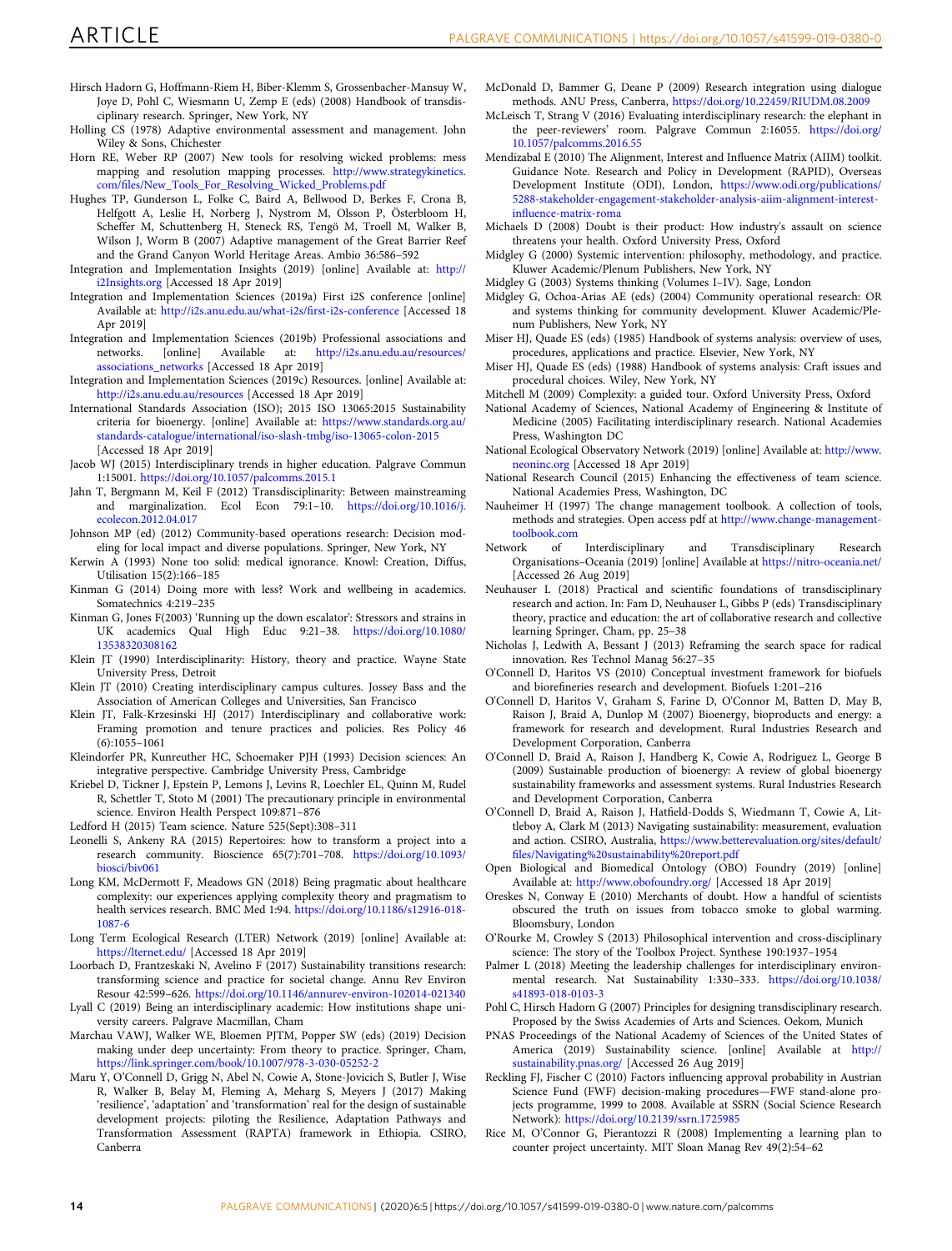- <span id="page-15-0"></span>Richardson GP, Andersen DF (2010) Systems thinking, mapping, and modeling for group decision and negotiation. In: Eden C, Kilgour DN (eds) The handbook for group decision and negotiation. Springer, Dordrecht, pp. 313–324
- Rittel HWJ, Webber MM (1973) Dilemmas in a general theory of planning. Policy Sci 4:155–169
- Ritter A, King T, Lee N eds. (2017) Drug use in Australian society, 2nd edn. Oxford University Press, South Melbourne
- Rotmans J, Van Asselt M (1996) Integrated assessment: growing child on its way to maturity. An editorial essay. Climatic Change 34:327–336
- Savino T, Petruzzelli A, Albino V (2017) Search and recombination process to innovate: A review of the empirical evidence and a research agenda. Int J Manag Rev 19:54–75
- Shaxson L, with Bielak A, Ahmed I, Brien D, Conant B, Fisher C, Gwyn E, Klerkx L, Middleton A, Morton S, Pant L, Phipps D (2012) Expanding our understanding of K\* (KT, KE, KTT, KMb, KB, KM, etc.) A concept paper emerging from the K\* conference held in Hamilton, Ontario, Canada, April 2012. United National University Institute of Water, Environment and Health: Hamilton, Ontario. [https://assets.publishing.service.gov.uk/media/](https://assets.publishing.service.gov.uk/media/57a08a6e40f0b649740005ba/KStar_ConceptPaper_FINAL_Oct29_WEBsmaller.pdf) [57a08a6e40f0b649740005ba/](https://assets.publishing.service.gov.uk/media/57a08a6e40f0b649740005ba/KStar_ConceptPaper_FINAL_Oct29_WEBsmaller.pdf)

[KStar\\_ConceptPaper\\_FINAL\\_Oct29\\_WEBsmaller.pdf](https://assets.publishing.service.gov.uk/media/57a08a6e40f0b649740005ba/KStar_ConceptPaper_FINAL_Oct29_WEBsmaller.pdf)

- Simon H (1996) The sciences of the artificial, 3rd edn. MIT Press, Cambridge MA Smithson M (1989) Ignorance and uncertainty: Emerging paradigms. Springer Verlag, New York, NY
- Smithson M (1999) Conflict aversion: preference for ambiguity vs. conflict in sources and evidence. Organ Behav Hum Decis Process 79:179–198
- Smithson M, Ben-Haim Y (2015) Reasoned decision making without math? Adaptability and robustness in response to surprise. Risk Anal 35:1911–1918
- Sterman JD (2000) Business dynamics. Systems thinking and modeling for a complex world. McGraw-Hill Higher Education, Boston
- Stevens A (2010) Drugs, crime and public health: The political economy of drug policy. Routledge-Cavendish, London
- Taha HA (2017) Operations research: An introduction, 10th edn. Pearson, Harlow Td-Net (Network for transdisciplinary research) (2019) Methods and tools for coproducing knowledge. [online] Available at: [https://naturalsciences.ch/topics/](https://naturalsciences.ch/topics/co-producing_knowledge)
- [co-producing\\_knowledge](https://naturalsciences.ch/topics/co-producing_knowledge) [Accessed 18 Apr 2019] Therival R, Wood G (eds) (2018) Methods of environmental and social impact
- assessment, 4th edn. Routledge, New York, NY Third National Health Assembly (2010) NHA3/Resolution 8 Medical hub policy. [online] Available at: [https://en.nationalhealth.or.th/wp-content/uploads/](https://en.nationalhealth.or.th/wp-content/uploads/2017/09/Medical-Hub-Resolution.pdf)
- [2017/09/Medical-Hub-Resolution.pdf](https://en.nationalhealth.or.th/wp-content/uploads/2017/09/Medical-Hub-Resolution.pdf) (English) [https://www.samatcha.org/](https://www.samatcha.org/sites/default/files/document/0304-Res-3-4.pdf) sites/default/fi[les/document/0304-Res-3-4.pdf](https://www.samatcha.org/sites/default/files/document/0304-Res-3-4.pdf) (Thai) [Accessed 18 Apr 2019]
- Thompson DS, Fazio X, Kustra E, Patrick L, Stanley D (2016) Scoping review of complexity theory in health services research. BMC Health Serv Res 16:87. <https://doi.org/10.1186/s12913-016-1343-4>
- Toolbox Dialogue Initiative (2019) [online] Available at: <http://tdi.msu.edu/> [Accessed 18 Apr 2019]
- Ulrich W (1983) Critical heuristics of social planning: a new approach to practical philosophy. Haupt, Berne
- Vennix JAM (1996) Group model building: facilitating team learning using system dynamics. Wiley, Chichester
- Vilsmaier U, Brandner V, Engbers M (2017) Research in-between: The constitutive role of cultural differences in transdisciplinarity. The Transdisciplinary J Eng Sci 8:169–179
- Wikipedia (2019) Wikipedia: About. [online] Available at: [https://en.wikipedia.org/](https://en.wikipedia.org/wiki/Wikipedia:About) [wiki/Wikipedia:About](https://en.wikipedia.org/wiki/Wikipedia:About) [Accessed 18 Apr 2019]
- Young J, Shaxson L, Jones H, Hearn S, Datta A, Cassidy C (2014) Rapid outcome mapping approach: A guide to policy engagement and influence. Overseas Development Institute, London, [https://www.odi.org/sites/odi.org.uk/](https://www.odi.org/sites/odi.org.uk/files/odi-assets/publications-opinion-files/9011.pdf)files/ [odi-assets/publications-opinion-](https://www.odi.org/sites/odi.org.uk/files/odi-assets/publications-opinion-files/9011.pdf)files/9011.pdf

#### Acknowledgements

This article has its origins in the 2013 First Global Conference on Research Integration and Implementation (Integration and Implementation Sciences 2019a), which brought together the authors and specifically drew on all three realms of expertise. The conference was supported by the Australian Research Council Centre of Excellence on Policing and Security and The Australian National University. Co-conferences in Germany, The Netherlands and Uruguay were, respectively, sponsored by Leuphana University of Lueneburg; the Centre for Innovation at Campus The Hague, Leiden University; and the Espacio Interdisciplinario, Universidad de la República. Contributions by Robyn Mildon, Dean Fixsen, Alison Ritter and Noshir Contractor at the conference informed the development of this article and valuable feedback on earlier versions was received from L. David Brown, Sharon Friel, Cynthia Mitchell, Christian Roth and Judith Sutz. Assistance was provided by Peter Deane and David McDonald on aspects of the literature, as well as Erin Walsh on the figure.

#### Competing interests

The authors declare no competing interests.

#### Additional information

Correspondence and requests for materials should be addressed to G.B.

Reprints and permission information is available at <http://www.nature.com/reprints>

Publisher's note Springer Nature remains neutral with regard to jurisdictional claims in published maps and institutional affiliations.

 $\bigcirc$ Open Access This article is licensed under a Creative Commons  $\left(\mathrm{c}\right)$ Attribution 4.0 International License, which permits use, sharing, adaptation, distribution and reproduction in any medium or format, as long as you give appropriate credit to the original author(s) and the source, provide a link to the Creative Commons license, and indicate if changes were made. The images or other third party material in this article are included in the article's Creative Commons license, unless indicated otherwise in a credit line to the material. If material is not included in the article's Creative Commons license and your intended use is not permitted by statutory regulation or exceeds the permitted use, you will need to obtain permission directly from the copyright holder. To view a copy of this license, visit [http://creativecommons.org/](http://creativecommons.org/licenses/by/4.0/) [licenses/by/4.0/](http://creativecommons.org/licenses/by/4.0/).

© The Author(s) 2020

Gab[r](http://orcid.org/0000-0001-9098-0951)i[e](http://orcid.org/0000-0002-4629-0811)le Bammer  $\mathbf{D}^{1,2*}$ , Michael O'Rourke  $\mathbf{D}^{3}$ , Deborah O'Connell<sup>4</sup>, Linda Neuhauser<sup>5</sup>, Gerald Mid[g](http://orcid.org/0000-0002-7601-3866)ley<sup>6,7,8,9,10,11</sup>, Julie Tho[m](http://orcid.org/0000-0002-0954-4800)pson Klein<sup>[1](http://orcid.org/0000-0002-0954-4800)2,13</sup>, Nicola J. Grigg <sup>4</sup>, Howard Gadlin<sup>14</sup>, Ian R. Elsum <sup>15,16</sup>, Marcel Burszty[n](http://orcid.org/0000-0002-2680-9145) <sup>[1](http://orcid.org/0000-0002-2680-9145)7,18</sup>, Elizabeth A. Fulton<sup>19,20</sup>, Christian Pohl<sup>13,21</sup>, Michael Smithson<sup>22</sup>, Ulli Vilsmaier<sup>23</sup>, Matthias Bergmann<sup>24,25</sup>, Jill Jaeger<sup>26</sup>, Femke Merkx<sup>27</sup>, Bianca Vienni Baptista<sup>13</sup>, Mark A. Burgman<sup>28</sup>, Daniel H. Walker<sup>29</sup>, J[o](http://orcid.org/0000-0001-5208-5980)hn Young<sup>30</sup>, Hilary Bradbury<sup>31</sup>, Lynn Crawford<sup>32,33,34</sup>, Budi Haryanto <sup>35</sup>, Cha-aim Pachanee<sup>36</sup>, Merritt Polk<sup>37</sup> & George P. Richardson<sup>38</sup>

<sup>1</sup>Research School of Population Health, The Australian National University, Canberra, ACT, Australia. <sup>2</sup>Institute for Advanced Sustainability Studies, Potsdam, Germany. <sup>3</sup>Center for Interdisciplinarity and Department of Philosophy, Michigan State University, East Lansing, MI, USA. <sup>4</sup>CSIRO Land and Water, Canberra, ACT, Australia. <sup>5</sup> Health Research for Action Center, School of Public Health, University of California, Berkeley, CA, USA.<br><sup>6</sup> Contra for Systems Studies, Business School University of Hull Hull HK. Centre for Systems Studies, Business School, University of Hull, Hull, UK. 7School of Innovation, Design and Engineering, Mälardalen University, Eskilstuna, Sweden. <sup>8</sup>Victoria Business School, Victoria University of Wellington, Wellington, New Zealand. <sup>9</sup>School of Political and Social Sciences, University of Canterbury, Christchurch, New Zealand. <sup>10</sup>School of Agriculture and Food Sciences, University of Queensland, Brisbane, QLD,